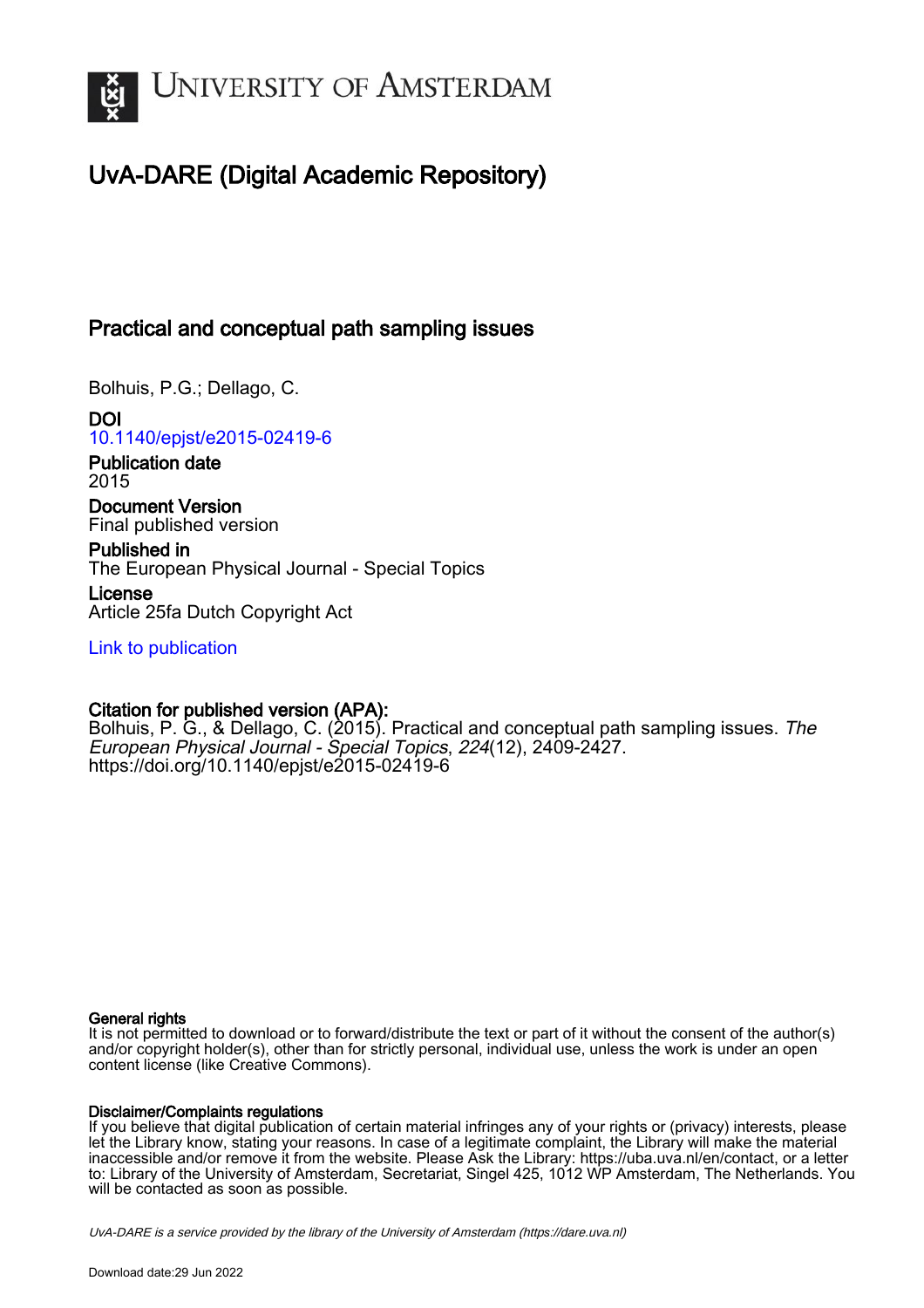THE EUROPEAN PHYSICAL JOURNAL SPECIAL TOPICS

Review

# Practical and conceptual path sampling issues

P.G. Bolhuis<sup>1,a</sup> and C. Dellago<sup>2</sup>

<sup>1</sup> van't Hoff Institute for Molecular Sciences and Amsterdam Center for Multiscale Modeling, Universiteit van Amsterdam, Science Park 904, 1098 XH Amsterdam, The Netherlands

<sup>2</sup> Faculty of Physics, University of Vienna, Boltzmanngasse 5, 1090 Wien, Austria

Received 20 March 2015 / Received in final form 5 May 2015 Published online 22 June 2015

Abstract. In the past 15 years transition path sampling (TPS) has evolved from its basic algorithm to an entire collection of methods and a framework for investigating rare events in complex systems. The methodology is applicable to a wide variety of systems and processes, ranging from transitions in small clusters or molecules to chemical reactions, phase transitions, and conformational changes in biomolecules. The basic idea of TPS is to harvest dynamical unbiased trajectories that connect a reactant with a product, by a Markov Chain Monte Carlo procedure called shooting. This simple importance sampling yields the rate constants, the free energy surface, insight in the mechanism of the rare event of interest, and by using the concept of the committor, also access to the reaction coordinate. In the last decade extensions to TPS have been developed, notably the transition interface sampling (TIS) methods, and its generalization multiple state TIS. Combination with advanced sampling methods such as replica exchange and the Wang-Landau algorithm, among others, improves sampling efficiency. Notwithstanding the success of TPS, there are issues left to discuss, and, despite the method's apparent simplicity, many pitfalls to avoid. This paper discusses several of these issues and pitfalls: the choice of stable states and interface order parameters, the problem of positioning the TPS windows and TIS interfaces, the matter of convergence of the path ensemble, the matter of kinetic traps, and the question whether TPS is able to investigate and sample Markov state models. We also review the reweighting technique used to join path ensembles. Finally we discuss the use of the sampled path ensemble to obtain reaction coordinates.

## 1 Introduction

Using molecular simulation, a short hand for particle-based computer simulation, one can predict not only static properties of matter, such as equilibrium thermodynamics and mechanics, but also microscopic dynamical properties and kinetics [\[1\]](#page-17-0). The

<sup>a</sup> e-mail: p.g.bolhuis@uva.nl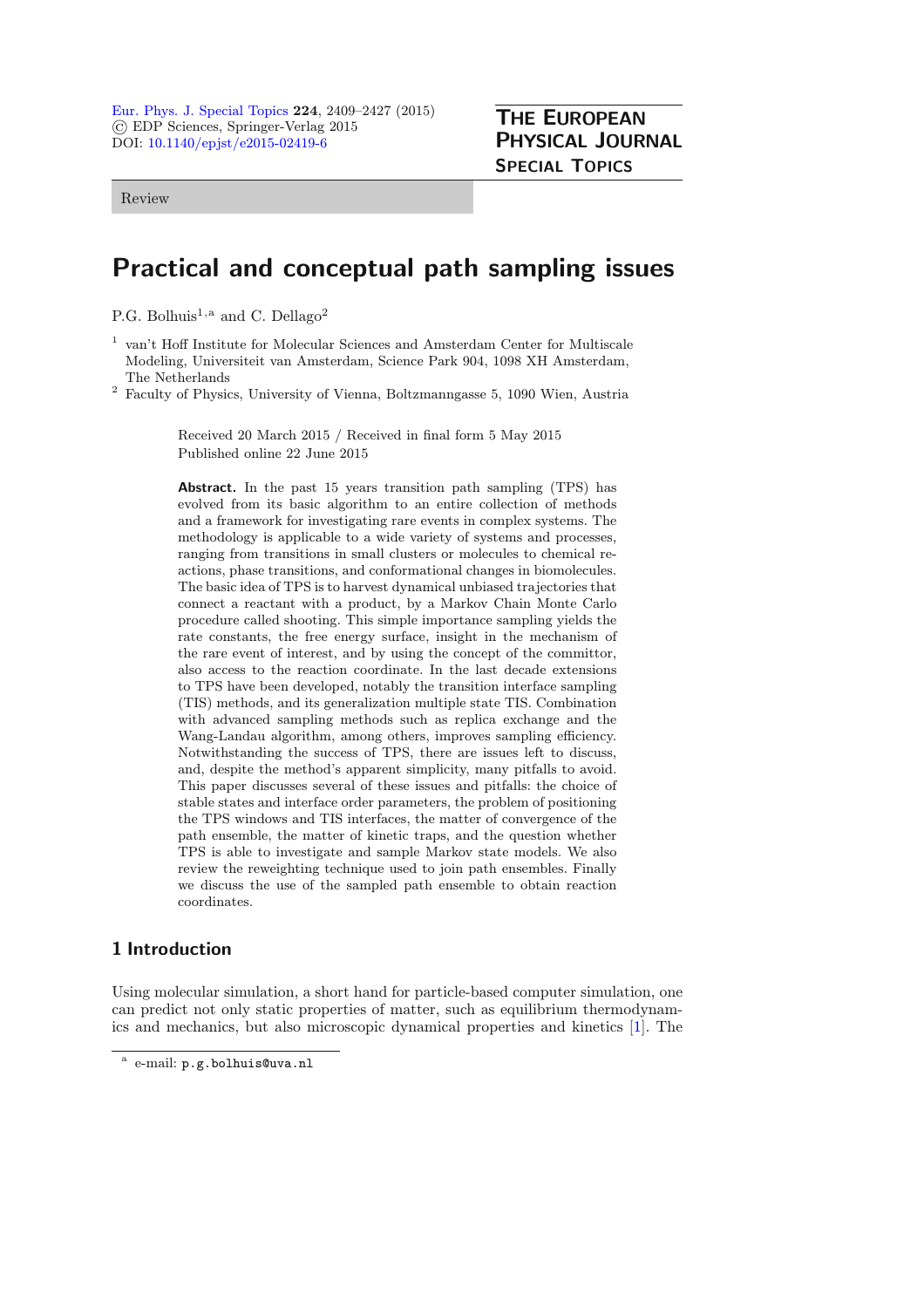method of choice for the latter is molecular dynamics (MD), a microscopic time evolution of Hamilton's equation of motion for all particles in the system [\[2](#page-17-1)]. However, while force-field based all-atom molecular dynamics often demands short time steps, many processes in nature take place on much longer time scales. These timescales are often caused by high free energy barriers between meta-stable states. Classical examples of this are nucleated phase transitions, chemical reactions, and biomolecular isomerisation. The long time-scales often make a direct approach of MD impractical. Therefore many computational techniques were developed to overcome the high barriers, for instance by biasing the system to move along a coordinate which drives the system over the barrier [\[1\]](#page-17-0). However, the choice of coordinate can severely alter the outcome of the simulation (see Ref. [\[3\]](#page-17-2) for a discussion). To avoid this problem one can, instead of sampling configurations, focus on pathways between two states. By sampling these pathways one could get insight in the mechanism of the reaction. Action sampling [\[4](#page-18-0)], nudged elastic band [\[5,](#page-18-1)[6\]](#page-18-2), string methods [\[7,](#page-18-3)[8\]](#page-18-4) all belong to this category. In the late 1990's Chandler and coworkers invented the transition path sampling method as a means to investigate the mechanism of an activated event in a complex system [\[3,](#page-17-2)[9](#page-18-5)[–12](#page-18-6)]. The method creates, via a random walk Markov Chain Monte Carlo process, an ensemble of unbiased trajectories between predefined initial and final states, which can be analyzed in terms of mechanism and kinetics. TPS achieves this by modifying an existing pathway by a procedure called shooting, and accepting or rejecting according to a Metropolis rule  $[9,10]$  $[9,10]$  $[9,10]$ . Since its inception the transition path sampling method has become a framework for investigating rare events using trajectories. Because its premise is rather straightforward, namely, enhanced sampling of paths, there have been many improvements and altered methods based on TPS, notably TIS [\[13](#page-18-8)[–15](#page-18-9)], PPTIS [\[16](#page-18-10)], FFS [\[17](#page-18-11),[18\]](#page-18-12), NEUS [\[19](#page-18-13)], RETIS [\[20](#page-18-14)[,21](#page-18-15)], and STePS [\[22](#page-18-16)]. However, this review is not aimed at giving an in depth overview of the different methodologies for trajectory-based sampling. We refer the readers interested in such a review to Ref. [\[23](#page-18-17)]. Also, we do not aim to provide a technical overview of the methods. For that we refer to Refs. [\[24](#page-18-18)[,25](#page-18-19)]. Rather, we discuss some issues that have turned out to be important over the years in implementing the method, despite its apparent simplicity. We also discuss some misconceptions, and list some intrinsic problems in TPS of complex systems, and their solutions. The paper is organized as follows. We start with a short recollection of the advantages of path sampling. Then, in Sect. 3, we discuss several issues, misconceptions, and problems arising in the sampling of paths. In Sect. 4 we give a short (slightly technical) overview of the reweighting schemes used for TIS. Finally we discuss strategies for reaction coordinate analysis in Sect. 5. We end with concluding remarks.

## 2 Advantage of TPS and related methods

## 2.1 No reaction coordinate required

The biggest selling point of the TPS method is that instead of imposing the reaction coordinate by biasing along a chosen collective variable (named the order parameter<sup>1</sup>), the method only requires a definition for the stable states and selects its own unbiased

 $1$  In this work we distinguish between the concepts of *order parameter*, *collective variable* and reaction coordinate. A collective variable is any function of the particle coordinates, whereas the term order parameter is here reserved for a collective variable that describes a high dimensional hyper-surface to define a stable state or interface, or to drive a biased free energy computation. A reaction coordinate is a (combination of) collective variable(s) that describes the reaction progress. See Sect. 5 for a discussion.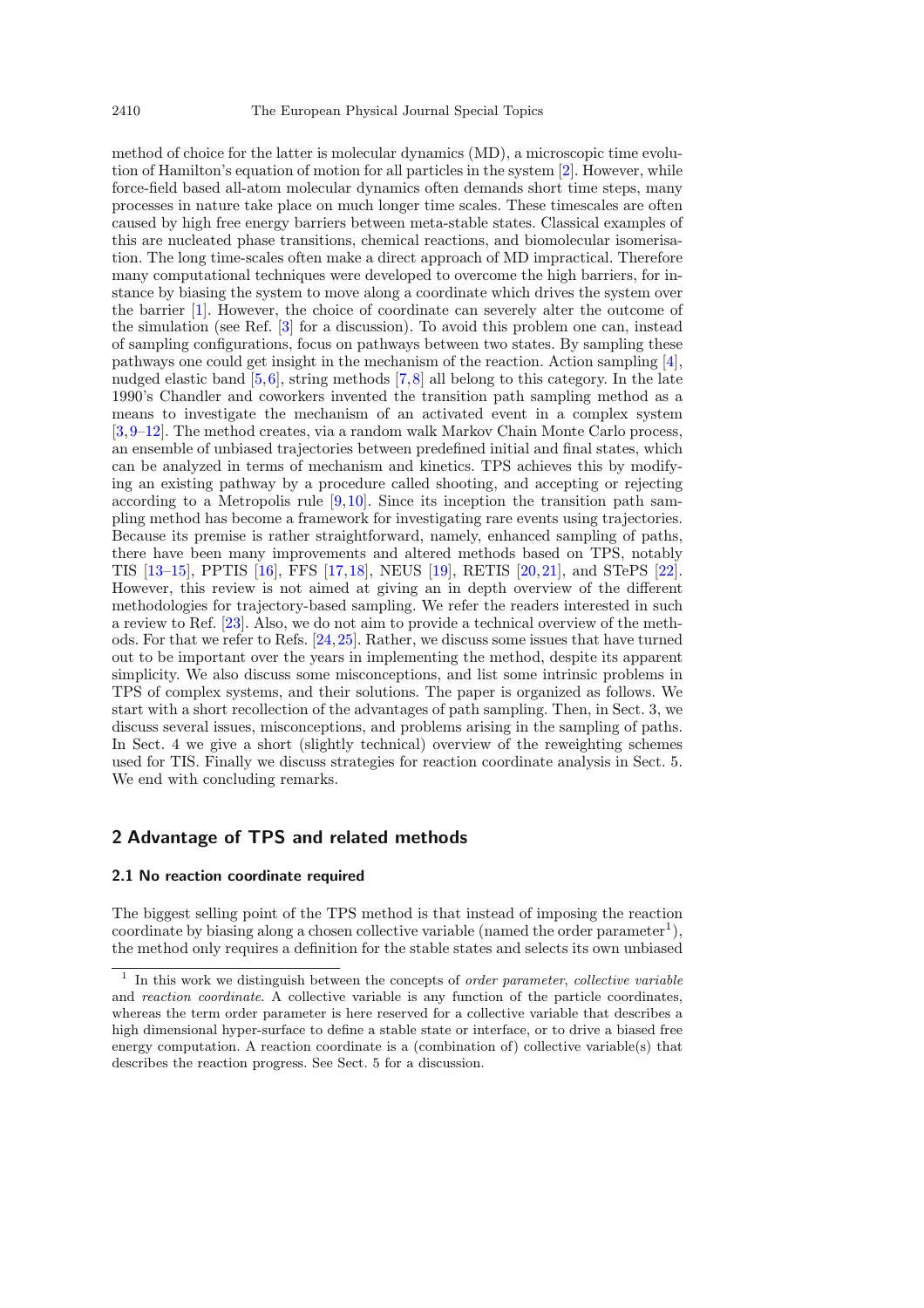transition trajectories [\[3\]](#page-17-2). Randomly selecting a shooting point configuration from an initial trajectory TPS creates a new trial trajectory by integrating the equations of motions of the unbiased dynamics forward and backward in time. This unbiased dynamics can be deterministic, or stochastic, or any other dynamics, as long as it obeys microscopic reversibility. The new trial trajectory can be accepted according to a Metropolis rule. In the simplest version, the Metropolis rule amounts to accepting a trial path when it connects the stable states, and rejecting it otherwise. In this way, the technique leads to the same rare event trajectories as a straightforward MD would have done, only exponentially faster, at a fraction of the computational cost. In a post-processing analysis the reaction coordinate can be deduced from the resulting path ensemble, for instance using neural network technology, machine learning, or simple likelihood maximization (see Sect. 5). Even simply plotting trajectories in different collective variable spaces already can lead to much qualitative insight, for instance about the order of events, or whether a certain transition is fast or slow. Because an ensemble creates many paths, one quickly looses track of the individual path. To show the most likely mechanism one can make use of a path density plot, which shows the density of paths as function of multiple collective variables<sup>2</sup> [\[26](#page-18-20)[,27](#page-18-21)].

#### 2.2 TPS and TIS give correct rate (recrossings are counted)

Slowly constraining the path ensemble from being completely free toward a transition path ensemble connecting the initial and final state, a procedure akin to a reversible work integration, allows extraction of the rate constant for any activated process [\[9,](#page-18-5)[12](#page-18-6)]. In this integration the transmission coefficient correction to the transition state theory rate constant estimate is taken into account exactly. The TPS rate computation thus accounts for recrossings, trajectories that cross the barrier but still return to their state of origin. In contrast, a transition state theory (TST) based approach relying on computation of the free energy barrier, does not take such recrossings into account. The contributions of recrossings to the rate can be substantial when the order parameter, along which the free energy computation is performed, is not the true reaction coordinate. This correcting factor can easily be of 3 orders of magnitude, because when an order parameter is not sufficient to describe the so-called dividing surface (the hyper-surface that separates the products from the reactants) a simulation constrained at a particular order parameter value believed to be the TS, will still suffer from rare event dynamics and mostly will stay in either one of the basins. This situation is much more likely than one would think, certainly for complex systems, as there is simply no way that a single order parameter would precisely cut the highly dimensional phase space exactly along the dividing surface. However, path sampling corrects for the recrossings automatically [\[3](#page-17-2),[24\]](#page-18-18).

The TIS algorithm provides an improvement in efficiency over the reversible integration scheme. Here the integration process is done by dividing the phase space using so-called interfaces and sampling the path ensembles for each interface. TIS defines a monotonically increasing set of interfaces  $\{\lambda_0, \lambda_1, \ldots, \lambda_n\}$  determined by an order parameter  $\lambda$ . The stable states A and B are bounded by the interfaces  $\lambda_A = \lambda_0$ and  $\lambda_B = \lambda_n$ , respectively. Thus state A is defined as the set of configurations x for which  $\lambda(x) < \lambda_A$ , where the function  $\lambda(x)$  maps x on the order parameter. For each interface TIS samples the paths that leave state A and cross the interface and return

<sup>&</sup>lt;sup>2</sup> Note that a common density plot, which plots the population of configurations, will often be overwhelmed by the stables states. In contrast, a path density plot counts paths only once for every "bin" in the projection, which can highlight the barrier crossings. See for more information Refs. [\[26](#page-18-20)[–28\]](#page-18-22)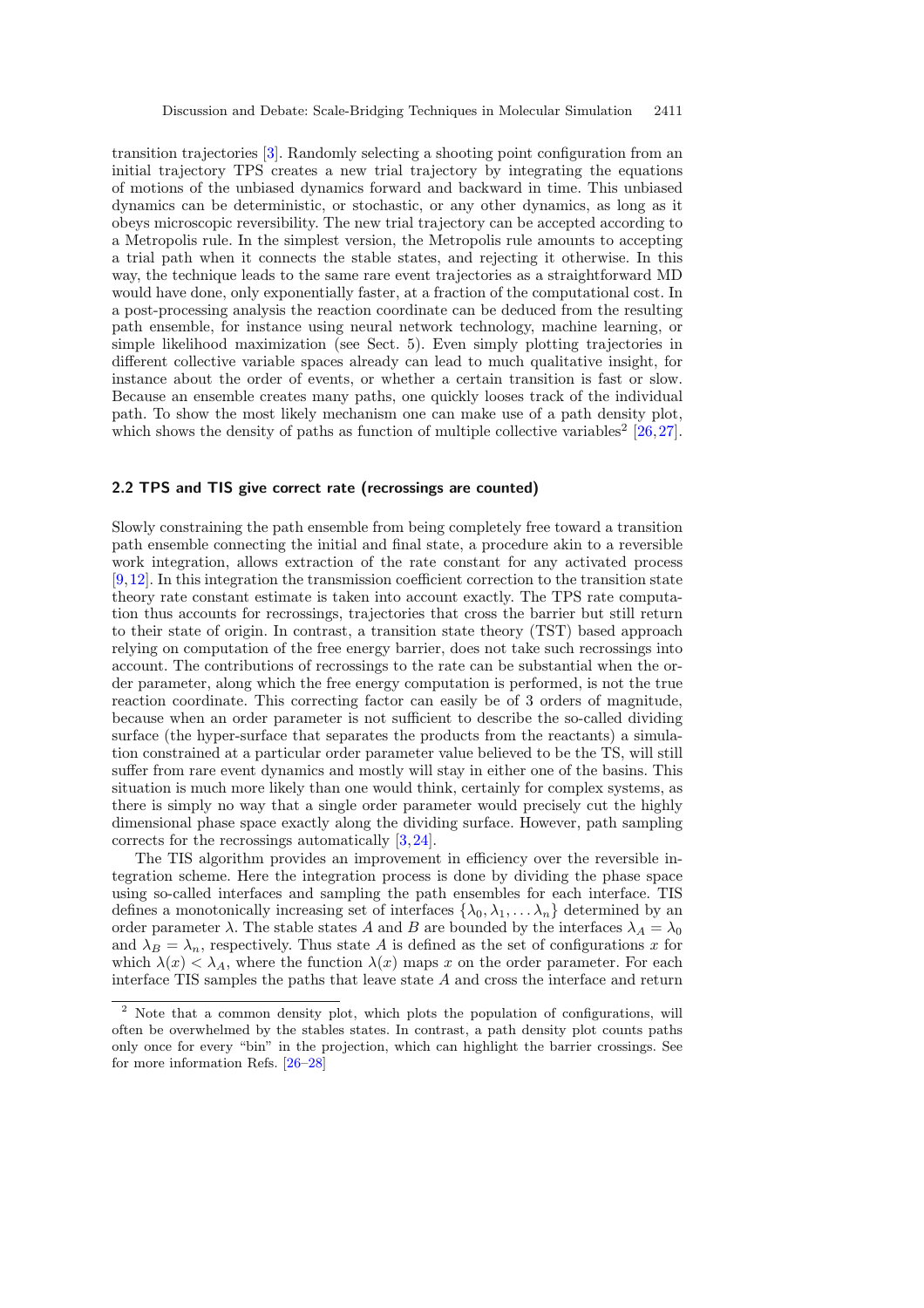to a stable state, either A or B. The rate from a state A to B is expressed as

<span id="page-4-0"></span>
$$
k_{AB} = \langle \phi_{A1} \rangle P_A(\lambda_B | \lambda_1) \tag{1}
$$

where  $\phi_{A1}$  is the effective positive flux of crossing the first interface for trajectories leaving state A [\[13](#page-18-8)].  $P_A(\lambda_B|\lambda_1)$  is the crossing probability, the probability that a trajectory that leaves state A makes it all the way to state B. This probability is usually very low, and needs to be constructed from concatenating crossing probability histograms for each interface ensemble. This procedure also links the unbound path ensemble to the constrained one, and is hence equivalent to doing the TPS integration. An additional advantage in efficiency comes from the fact that the paths can be shortened to the absolute minimum, because a path can be halted if it enters a stable state. Particularly efficient is a combination of TIS with replica exchange methodology, which provides much better decorrelation of paths (see Sect. [3.7\)](#page-10-0). Furthermore, TIS is not very sensitive to the choice of the order parameter  $\lambda$  used to describe the interfaces [\[15\]](#page-18-9). While a variation in the order parameter might influence the efficiency of the calculation, it will not change the final outcome.

#### 2.3 Access to the entire path space by reweighting

The path ensemble set resulting from TIS can be reweighted yielding the reweighted path ensemble (RPE) [\[29\]](#page-18-23). Attached to each path in this ensemble is the probability of observing it in a infinitely long MD trajectory. By reweighting each path observed in the TIS, one has thus access to an infinitely long trajectory (see Sect. 4 for a detailed discussion). Therefore all kinetic and thermodynamic projections immediately follow from the reweighted path ensemble. Besides rates and free energy, of special interest is the committor function. The committor for the final state  $B, p_B(x)$ , assigns to each configuration x a probability to reach the final state B rather than the initial state  $A$ when starting from that configuration with random velocities. The reweighted path ensemble allows projected committors in arbitrary collective variable spaces. This is useful for the reaction coordinate analysis.

## 2.4 Mechanistic insight through reaction coordinate analysis (committor analysis)

One of the main attractions of the TPS method is its ability to give unbiased mechanistic insights into the reaction mechanism. By direct inspection and statistical analysis of the pathways harvested with TPS, one can obtain information on the variables governing the course of the reaction. In this context, the committor has proven to be a particularly useful concept. Ideally such an analysis yields a reaction coordinate, a collective variable measuring the progress of the reaction. In Sect. [5](#page-15-0) we will sketch several methods for the analysis of pathways and discuss issues arising in their application. Reaction coordinate analysis has been applied to several complex processes, for instance, ion pair dissociation [\[30\]](#page-18-24), crystal nucleation [\[31](#page-18-25)] and protein conformational changes [\[26,](#page-18-20)[27](#page-18-21)].

## 3 Issues and potential pitfalls in path sampling

## 3.1 Stable states need to be carefully defined: Core sets

While the path sampling methodology does not require an order parameter that mimics the reaction coordinate, there still is a collective variable problem in the form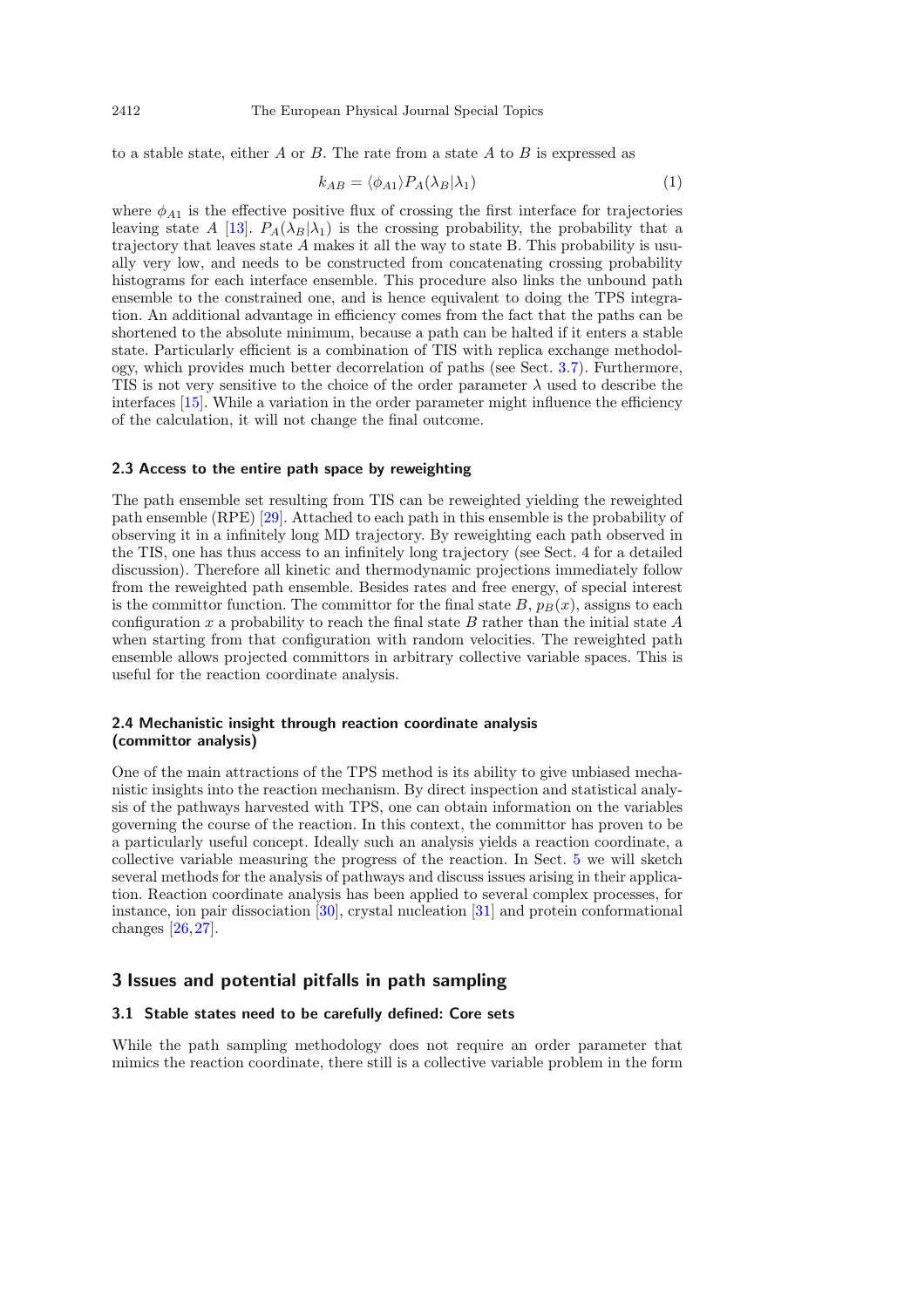of the stable state definitions (and the interface definition, for TIS). Fortunately, defining a stable state is in principle much easier than defining the mechanism of a complex rare event without a priori knowledge. Using a regular simulating setup the stables states themselves are easily sampled, as in metastable states MD trajectories have a tendency to return to the same state. Analyzing these trajectories allows definition of the stable state regions, in the form a characteristic function  $h_A(x) = 1$  if  $x \in A$ , 0 if  $x \notin A$ . Usually this characteristic function is defined using order parameters, e.g.,  $h_A(x) = 1$  if  $\lambda_{A,min} < \lambda(x) < \lambda_{A,max}$ . However, there are a few pitfalls that need to be avoided in such a definition of the states. The most important one is the possibility that paths are identified incorrectly as transition paths. This means that a path, identified as connecting  $A$  and  $B$ , recrosses the barrier and becomes an  $AA$ (or BB) path when extended in the forward (or backward) time direction. This false identification is caused by an incorrect or too loose definition of the characteristic functions for the stable state. As an example, suppose that in stable state A the value of the order parameter fluctuates between 0 and 0.4 and in stable state  $B$  it is between 0.6 and 1. However, because of recrossings, it is possible that a path coming from A reaches e.g. a value of 0.6 but has, in fact, still not made the transition. Such a path has not yet reached the so-called basin of attraction of B and will return quickly to A.

When the states are identified by the fluctuations of the order parameters, as one would naively think would be appropriate, the TPS will allow such spurious paths, and get stuck, because once a path lies entirely in the basin of attraction of a single state it is unlikely to escape this basin again. To avoid this problem, the stable state definitions, i.e. the characteristic functions, should be much stricter than one would naively expect. For instance, in the example, one could choose a definition of intervals  $[0,0.05]$  and  $[0.95,1]$  for A and B respectively. This sounds strange, because surely, these intervals are at the wings of the distribution of the order parameter. However, the point is that once the path is in a stable basin it quickly can explore the basins, and visit these values, on a timescale much smaller than the reaction time, while the chance to find this value in the other stable state is minimal. Hence, a possible criterion for defining the states could be the ratio of the population  $\rho$  inside the two basins of attractions as a function of the order parameter,

$$
\log_{10} \rho_A(\lambda_{A,max})/\rho_B(\lambda_{A,max}) > 10. \tag{2}
$$

Here,  $\rho_A(\lambda)$  is proportional to the number of configurations x for which the committor  $p_A(x) > 0.5$  and  $\lambda(x) = \lambda$ . So the criterion states that only one out of every 10<sup>10</sup> configurations at the edge of the stable state definition of A (as characterized by  $\lambda_{A, max}$ ) in fact belongs to B. If the order parameter is well chosen and the barrier is high enough, this is not difficult to realize (See Fig. [1](#page-6-0) for an illustration). Of course, there is a chance that choosing only one order parameter is not sufficient to achieve this. However, a combination of order parameters can be used to make the state definition stricter. Such a combined characteristic function can be made by a (non)linear combination of order parameters  $\lambda(x) = f(q_1(x), q_2(x)...)$ , or a logical combination  $h_A(x) = 1$  if  $q_1(x) < q_1_{max} \wedge q_2(x) < q_2_{max}$ .

We note that this way of defining states is related to the so-called core sets used in the MSM community [\[32](#page-18-26)].

## 3.2 Optimizing TIS simulations

As noted earlier, TIS is not as sensitive to the definition of interfaces between the stable states as other interface-based methods. The reason is that in TIS pathways are relaxed also in backward direction such that the pathways are not forced to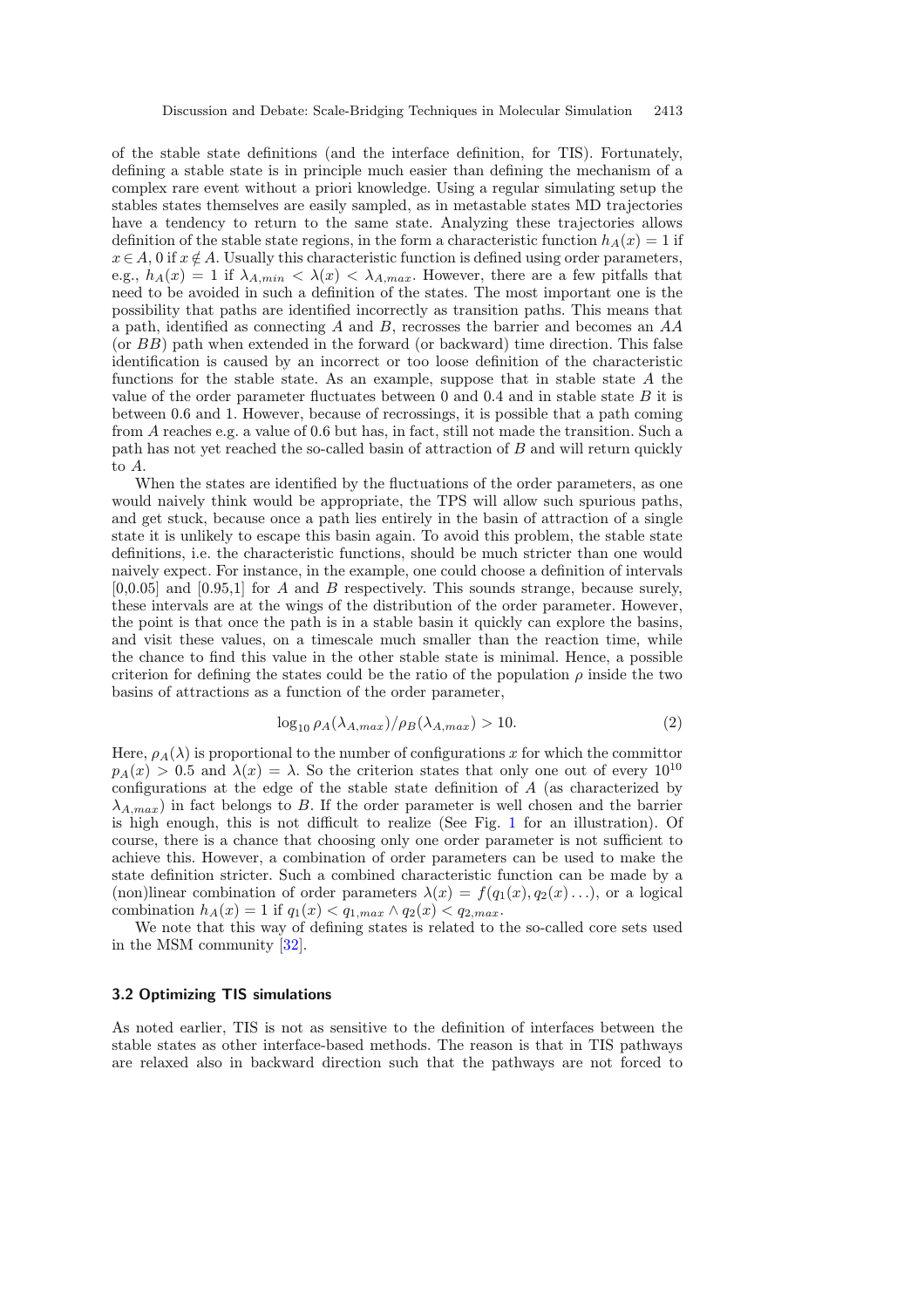<span id="page-6-0"></span>

**Fig. 1.** Left: cartoon of possible energy landscape with two minima, with a very strict definition in the x-axis. Top right: equilibrium probability  $\rho_A(x)$  (blue) and  $\rho_B(x)$  (red) along the x-axis. Bottom right: relative logarithmic probability of  $\rho_A$  with respect to  $\rho_B$ .

start into the wrong configuration-space direction by unsuitably defined interfaces. The efficiency of a TIS calculation, however, can be improved considerably by a smart placement of the interfaces. In this section, we briefly discuss an adaptive procedure [\[33](#page-18-27)] designed to improve the interface definition and enhance the efficiency of the simulation. The basic idea of the method, based on an earlier optimizationprocedure developed for FFS [\[34\]](#page-18-28), is to place the interfaces in a way to minimize the statistical error of the calculated rate for a given total simulation time. As the accuracy of a TIS rate-calculation depends mainly on the accuracy of the probability to reach final state  $B$  once the boundary of the initial state  $A$  has been crossed, the optimization procedure concentrates on reducing the variance in the estimation of this crossing probability. As can be shown by considering the statistical properties of repeated shooting moves, the accuracy of the crossing probability is best for equal flux through all interfaces. To satisfy this constant flux condition, one repositions the interfaces using an interpolation formula obtained from a short TIS-simulation with unoptimised interfaces. This procedure places interfaces with higher density in the bottleneck regions of configuration space such that the overall numerical effort is concentrated on pathways passing through these region. Alternatively, one can also vary the number of paths sampled at each interface for fixed interface positions. Thus, in this approach one redistributes the computational effort on the interfaces without changing their position. In both cases the optimization can be carried out based on short preliminary calculations without creating a large computational overhead. TIS-calculations carried out for a simple two-dimensional model and for the dipole reorientation of ice structures inside carbon nanotubes indicate that this optimization procedure increases the efficiency of TIS-simulations of up to an order of magnitude [\[33](#page-18-27)] with respect to a simple uniform placement of interfaces.

### 3.3 TPS and TIS are less easy to implement than other path-based methods

One of the strengths of transition path sampling is the use of the backward time integration in the shooting move  $[9,24]$  $[9,24]$  $[9,24]$ , which allows paths to relax and equilibrate to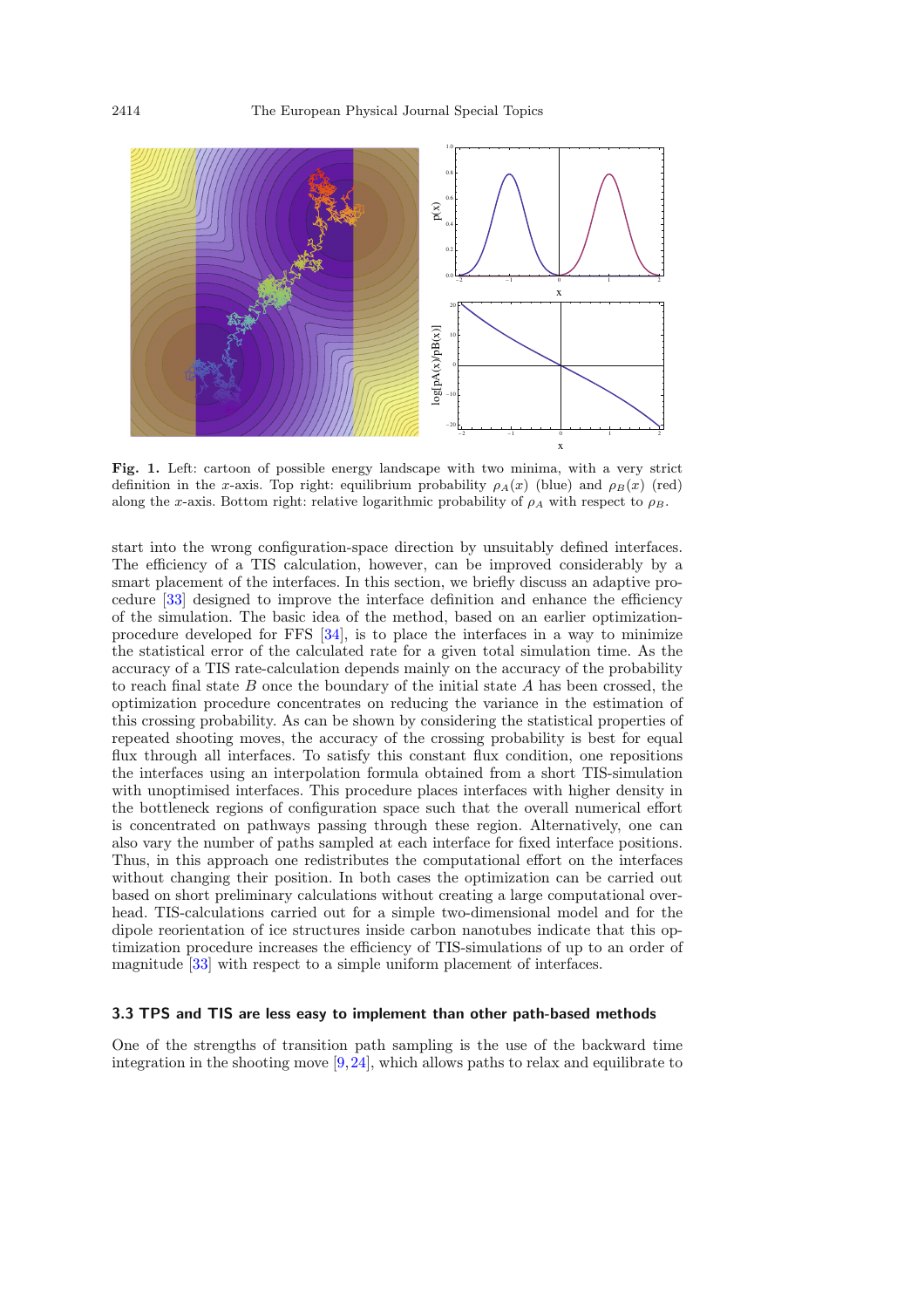correct unbiased path ensemble, and does make TIS less sensitive to the choice of the order parameter. However, the backward time integration step of the shooting move is not as easy to implement as the forward integration. It requires careful bookkeeping of the momenta at the shooting point (and also the rest of the trajectory). Therefore many path-based rare event studies have opted to use a forward shooting only method, such as the forward flux sampling (FFS) algorithm [\[17](#page-18-11)], which is conceptually simpler in spirit than TPS and TIS but only applies to systems with stochastic dynamics (whereas TPS/TIS can handle any microscopically reversible dynamics, including deterministic dynamics). While originally developed for non-equilibrium dynamics, because it does not require microscopic reversibility, the FFS scheme is also often used for studying equilibrium kinetics [\[18](#page-18-12)]. The basic FFS algorithm collects from a long dynamical trajectory, configurations that reach the first interface. From these points new stochastic trajectories are initiated and stopped when the paths reach either the next interface or return to the initial state (or are deemed to return). Points that reach the next interface are collected and the procedure is repeated, until paths from  $A$  to  $B$  are realized. The kinetic rate constant then follows from Eq. [\(1\)](#page-4-0). This procedure is indeed simpler than the TIS algorithm, and can be parallelized trivially, but also suffers from a (possibly strong) dependence of the initial stages of the FFS sampling. If (at least some of) the paths in the first stages of sampling are not representative of the entire transition, the final path ensemble will not be representative, and kinetic properties will be incorrect. We refer to a review by van Erp for a thorough analysis of this issue [\[15\]](#page-18-9). The usual remedy is to sample a very large number of points at each stage, so that this dependence will become minimal. But then of course the method becomes less efficient. In TIS, at each interface, the backward shooting allows relaxation of the pathways, and hence a better estimate of the kinetic mechanism and the related rate constants. As TIS requires not much more computational effort than FFS we recommend the use of TIS for studying equilibrium kinetics. Of course, when dealing with non-equilibrium dynamics one has no choice than to use only forward integration (e.g. FFS, NEUS), as the requirement for microscopic reversibility is no longer valid [\[17,](#page-18-11)[18\]](#page-18-12).

## 3.4 Path sampling is computationally expensive

The TPS/TIS method is computationally expensive, more so than e.g. a biased method, such as meta-dynamics [\[35\]](#page-18-29), but clearly not as much as straightforward MD, if the involved barrier is sufficiently high. As a rule of thumb, TPS should be more than two orders of magnitude more efficient than straightforward MD to be worthwhile. This will be already fulfilled for moderate barriers (e.g. of  $5k_BT$ ). If one is a priori very certain about the collective variable that describes the mechanism of the transition, e.g. a gas phase chemical reaction with a single atomic distance, the use of TPS is limited and one is better off doing enhanced configurational sampling, possibly in combination with the reactive flux approach. However, when the reaction coordinate describing the transition is far from clear, or very complex and convoluted, the TPS method might be useful to get insight in this reaction coordinate. A reaction coordinate analysis then leads to an improved description, which might immediately allow a reaction coordinate driven configurational sampling, or could be used in a TIS scheme to compute the rate constants.

#### 3.5 How to track convergence using one way shooting

For a complex rough energy landscape, molecular dynamics trajectories connecting A with B over a high barrier can be long and tortuous. In that case, even for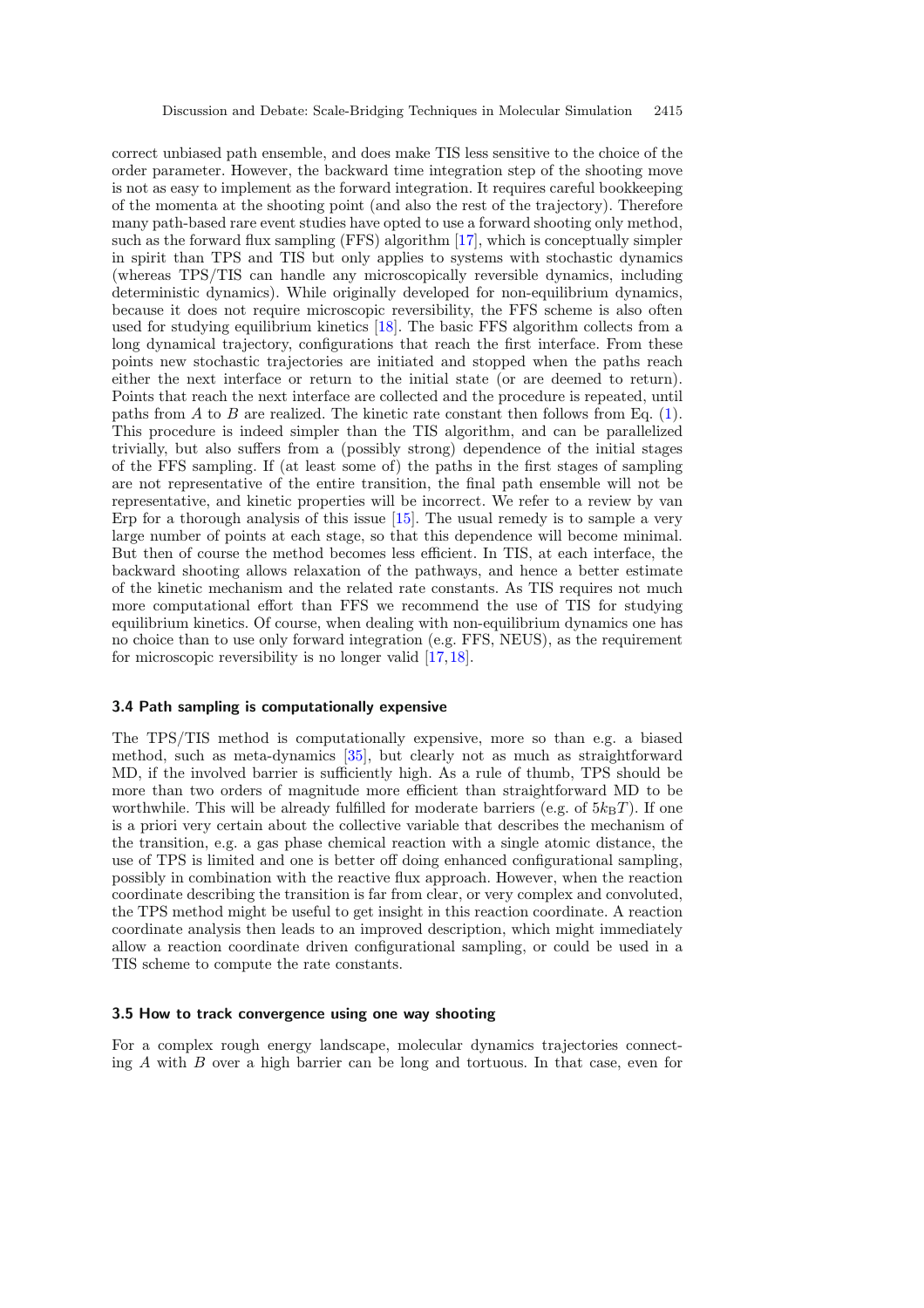<span id="page-8-0"></span>

Fig. 2. Examples of sampling trees. Horizontal lines denote the trajectory from time slice 0, to the final slice  $L$  from left to right. Blue indicates the initial path. Green is a backward shot, red denotes a forward shot. Vertical lines denote the shooting point location. a) A reasonable tree, which after 20 accepted paths has completely changed the trajectories several times. b) An example of a incomplete sampling. The middle part of the trajectory has not changed at all. (Trees provided by Eva van Mastbergen.)

deterministic MD, the dynamics can be almost be viewed as stochastic, because the paths are much longer than the Lyapunov time, which denotes the onset of molecular chaos [\[24](#page-18-18)[,36\]](#page-18-30). The randomly chosen shooting point on the trajectories is more often than not away from the dividing surface or the transition state. A path that is started from the shooting point will therefore likely be attracted to the same basin of the state it is in, and so does its backward shot. In that case, two-way shooting will fail more often than one-way shooting. To see this, consider that the chance that a two-way shot is accepted is roughly  $p_A(x)p_B(x)$ , where  $p(x)$  is the committor of the configuration  $x$ , in this case the shooting point. The chance that a one-way (backward) shot is accepted is  $p_A$ . Hence, a two-way shot is accepted much less frequently than a one-way shot, certainly for points with high  $p_A$  (low  $p_B = 1 - p_A$ ). This could be the situation for 90% of the trajectory. For such situations, the one-way shooting turns out to be more efficient [\[36\]](#page-18-30). However, one-way shooting does not produce a completely new path every shot, but only (roughly) half of it. The other half remains identical to the previous path. Therefore, the paths must decorrelate during the sampling. To check for decorrelation, it is convenient to draw a "shooting tree", that clearly shows when paths decorrelate: when a forward shot is accepted from a shooting point that was previously on a backward shot part of the path, or vice verse when a backward shot is accepted shot from a forward path. The alternation between forward and backward is thus crucial for the path sampling. A shooting tree will quickly show this. Figure [2](#page-8-0) shows a clear example. Still, even when a tree looks correct, the path ensemble needs to be checked for sufficient decorrelation, e.g. using a correlation function [\[24\]](#page-18-18) An alternative way to avoid low acceptance with two-way shooting of long paths, is to use precision shooting [\[37\]](#page-18-31). Here, the momenta at the shooting point are modified so minimally, that the path retraces the old path to a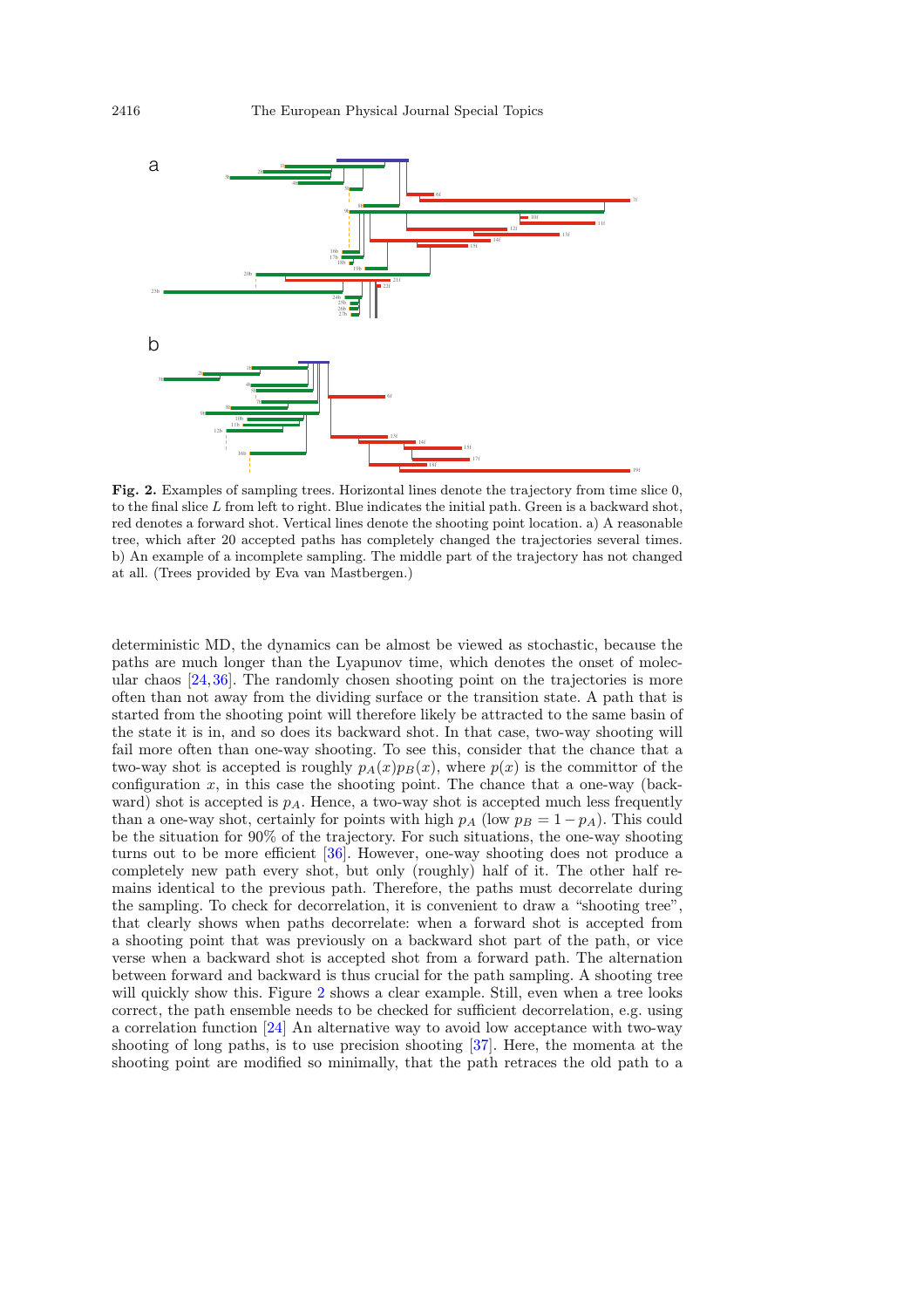<span id="page-9-0"></span>

Fig. 3. Multiple state path sampling. The blue paths belong to all interface ensembles for A, including the outermost interface and multistate TPS ensembles. The red path does not reach the outermost interface and is hence only a valid path in the lower interface TIS ensembles.

substantial fraction of the trajectory length. Of course, here also special attention needs to given to path decorrelation during the sampling.

#### 3.6 Path sampling can get trapped in intermediate meta-stable states

Path sampling was originally developed for a system in which two states are separated by a single (rough) barrier. However, nothing stops systems from exhibiting intermediate states between  $A$  and  $B$ . In fact, for sufficiently complex transitions, it is almost impossible to avoid such intermediates. A transition path sampling simulation, conducted for such a process from  $A$  to  $B$ , will almost certainly visit these intermediate states. When the lifetime of an intermediate state is small, and on the same order as the duration of the direct molecular transition time from A to B this is not a problem. The average path length will become longer because of these traps, but not detrimentally so. However, problems arise when the intermediates cause the path to stay inside those states for timescales much longer than the transition time. The path length will grow exponentially, and computer power will be mostly wasted on just exploring the intermediate states, quickly rendering the sampling very inefficient. In case the number of intermediates is small, the simplest remedy, and often also the most effective, is to split the transition into multiple segments and treat each transition independently. This means that each intermediate is treated as a stable state, and defined in this way. Path sampling is then initiated in the usual way, and has to be repeated for each combination of states. For N states this boils down to  $\frac{1}{2}N(N-1)$  independent transitions. This square dependence can be daunting, especially when  $N$  is running in the tens of states. Moreover, as TPS focuses on trajectories between specific pairs of states only, a small detour into any another state has to be rejected, making the sampling even more inefficient. A viable alternative to sampling all possible transitions independently is to make use of the multiple state TPS/TIS ensemble [\[38](#page-18-32)]. In this ensemble, all transition paths from all states to all states are allowed. In particular when all states are of similar stability, and barrier heights are not too different, this is an attractive approach. To obtain all the kinetic rate constants, TIS computes for each state the crossing probability towards a predefined outermost interface (see Fig. [3\)](#page-9-0). The final piece of the puzzle is then a multiple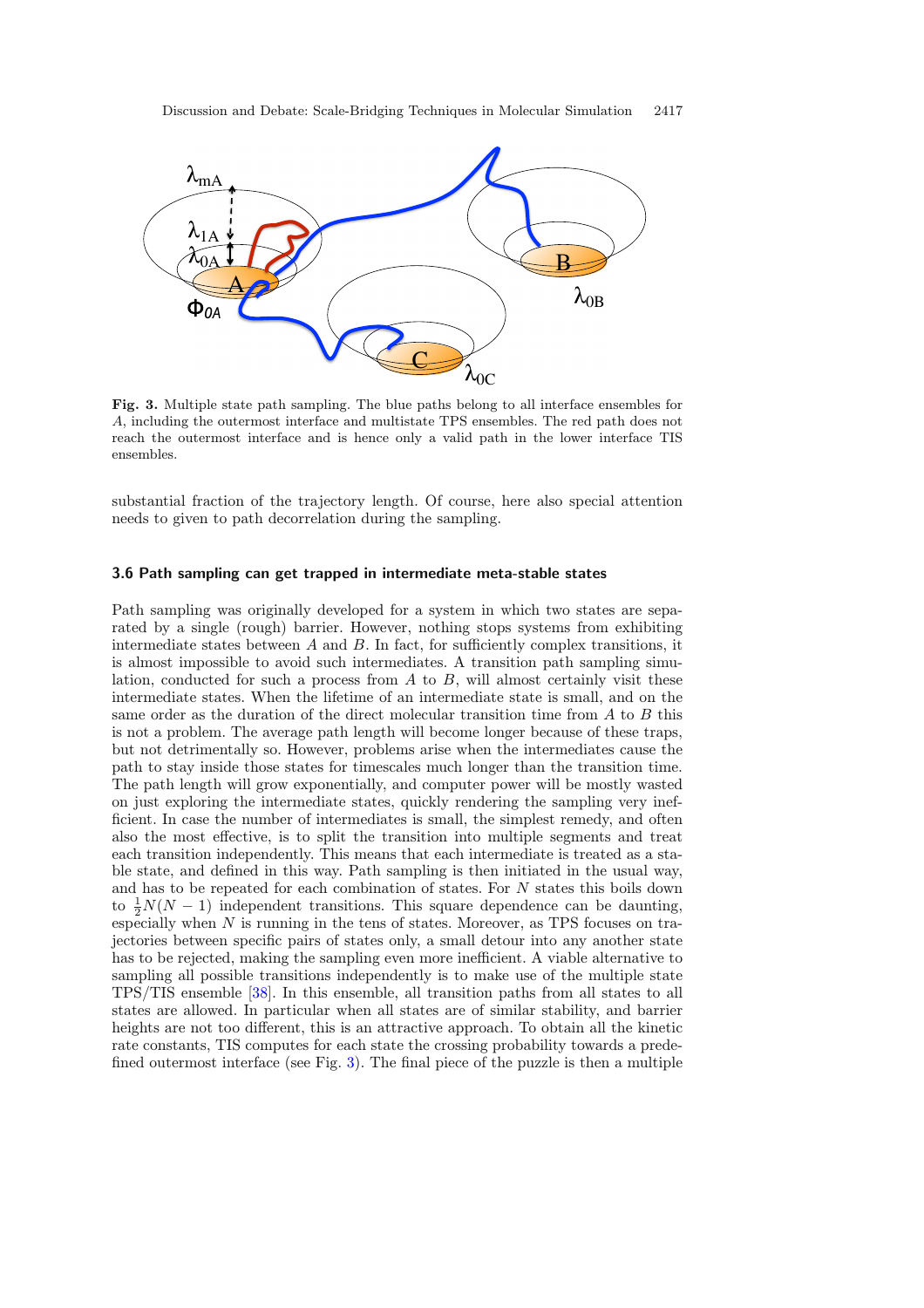state TIS simulation in which all paths are allowed the connect two states, and cross the outermost interface of the initial state [\[38](#page-18-32)]. This reduces the computational effort from quadratic to linear scaling with the number of states N.

#### <span id="page-10-0"></span>3.7 Multiple channels are not easily sampled: Replica exchange path sampling

One of the major challenges in TPS/TIS is to sample complex processes occurring via multiple parallel routes or channels. An example could be a molecule passively transported through a membrane. This can clearly happen at multiple points in the membrane, that do not have to be identical. Another example is a chemical reaction that takes place along multiple distinct mechanisms. Finally, protein conformational changes often occur via a complex network. For such systems one would like to sample all possible parallel pathways with TPS or TIS. Since TPS is a Monte Carlo procedure, in principle, it should be able to sample all important regions. However, there might be high (free) energies barriers between channels that prevent it from doing so. This situation is similar to a regular Metropolis Monte Carlo simulation of a molecular system: e.g. a super-cooled liquid might take a long time to nucleate into a crystal. One way to overcome such barriers is to invoke a replica exchange approach [\[39](#page-18-33)], where multiple replicas sampled at different conditions are allowed to exchange in an extended ensemble. The mostly used "vanilla" type replica variable is the temperature. While sampling pathways at the temperature of interest might suffer from large barriers between the distinct channels, at high temperature these barriers are easily overcome, and all channels can be sampled. Coupling the replicas then allows the replicas to flow from low to high temperatures and back again, and also correctly sample all possible channels at the temperature of interest [\[39\]](#page-18-33).

For TIS there is also another possibility, namely the exchange between interface ensembles [\[20,](#page-18-14)[21\]](#page-18-15). Neighboring interface ensembles can often exchange because there is a reasonable change that a path crossing interface i also crosses interface  $i+1$ . The exchange then allows paths to move between interfaces, from a transition path all the way to the first interface, and back again to the outermost (last) interface where the transition to  $B$  is very likely. When multiple channels exist, a pathway that starts in one channel, is able to first retract to the first interface and then extend again over the barrier toward the final state via a different channel. Decorrelation of pathways is furthermore hugely improved by the so-called minus move, in which a path in the first interface is exchanged with a new path coming from a straightforward run in the stable state. Decorrelation is further enhanced when paths from different initial states are exchanged, allowing a more efficient exploration of the path space.

An alternative way to overcome barriers in trajectory space consists in combining transition path sampling with the Wang-Landau flat histogram algorithm  $[40,41]$  $[40,41]$  $[40,41]$ . In this approach, the simulation is biased such that all values of a given variable (for instance, the energy) are sampled with uniform frequency within a certain range. The bias, which is adjusted on the fly, drives the simulation into regions that have not been visited before. Flat histogram calculations carried out in path space, with a bias applied to the energy or to the volume, have been shown to enhance the ergodicity of path sampling simulations considerably even if the transition occurs via several distinct pathways  $[40]$  $[40]$ . As a by-product, such simulations yield activation energies and activation volumes, which can be used to compute reaction rate constants based on thermodynamic integration starting from a reference state with known reaction rate [\[42](#page-18-36)].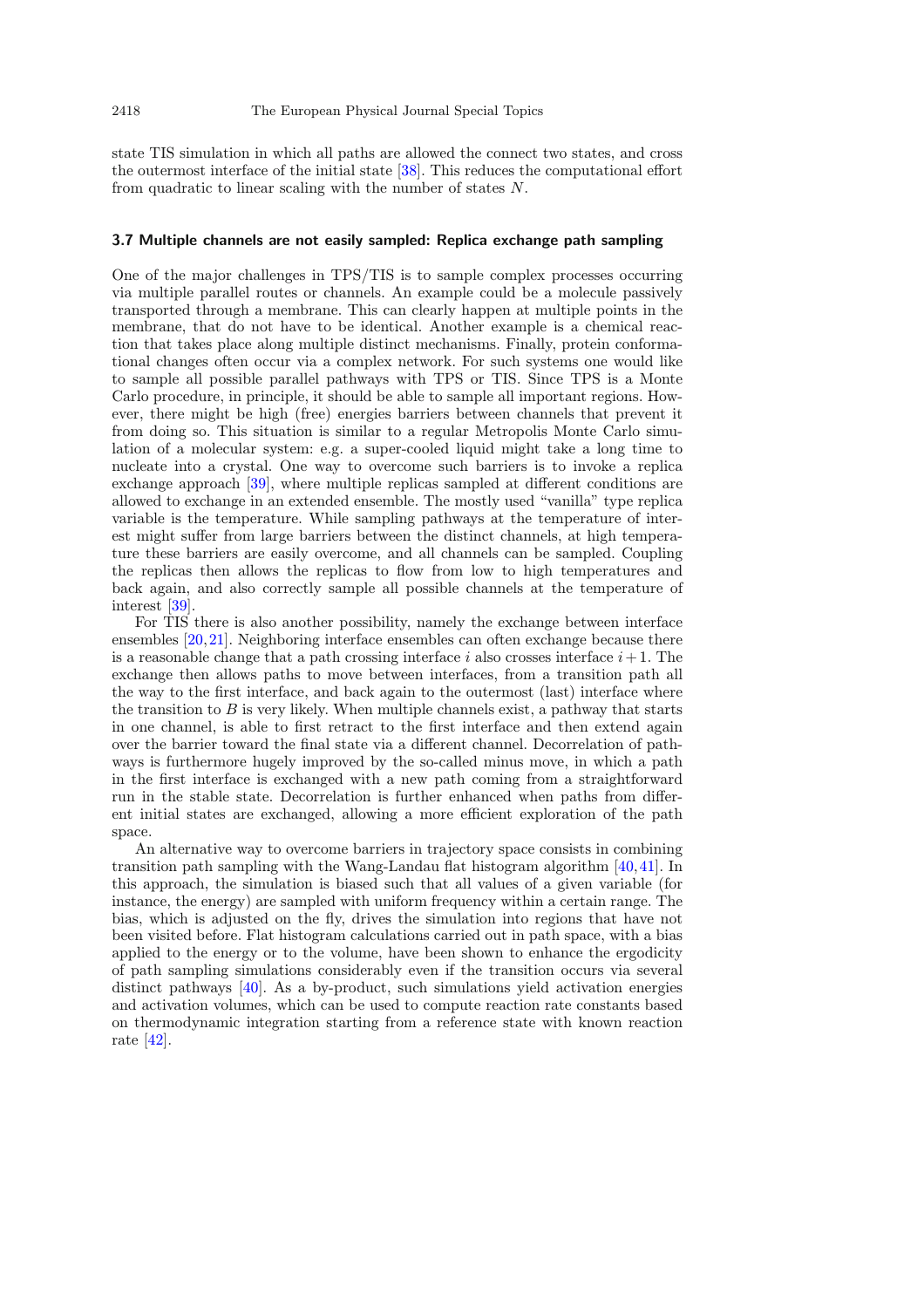## 3.8 RETIS is even more computationally expensive: Single Replica TIS

The application of replica exchange TIS (RETIS), which swaps interfaces among the replicas, solves major convergence problems in the path sampling framework and can be easily extended to the multiple state approach [\[43\]](#page-18-37). While solving convergence problems, RETIS has two major drawbacks: 1) it is computationally very expensive, because for a multiple state RETIS simulation one needs at least one set of interfaces per state, leading to a number of interfaces running in the hundreds [\[43\]](#page-18-37). 2) the method is not easily parallelized because paths in each interface ensemble likely have a different instantaneous path length, and hence each trajectory requires different run times to create. Of course one could design a clever asynchronous exchange scheme or use fancy job schedulers, but the fact remains that the effort to run such a scheme is very large to start with. Since computational effort is a major bottleneck in the study of any complex systems, it is worthwhile to try to reduce it. One option is to turn the replica exchange scheme into a single replica version similar to simulated tempering [\[44,](#page-18-38)[45\]](#page-18-39). In this approach only one replica is being sampled at the time, and this replica moves through interface space by exchange moves [\[45\]](#page-18-39). The downside of the technique is that one needs to know the correct weights of the pathways at each interface a priori to achieve proper sampling.

This is identical to the case of umbrella sampling, where one basically needs a good estimate for the free energy as a function of the order parameter. The single replica TIS approach does exactly this, by moving trough interface space using a biasing function, which turns out to be identical to the crossing probability. The crossing probability hence plays an analogous role to the free energy in umbrella sampling. This biasing function can be build up by a Wang-Landau algorithm which should slowly converge to the correct answer, or by an educatedly guessed fixed bias function, which can then be iteratively improved [\[45](#page-18-39)].

#### 3.9 Can path sampling be merged with Markov state modeling?

For very complex systems such as protein folding or binding, even the task of defining stable state is not straightforward anymore. This is caused by the presence of a myriad of meta-stable states in such systems, each with its own intrinsic timescale. One of the most successful approaches of the last decade is the application of Markov state models to make sense of these complex systems [\[32,](#page-18-26)[46\]](#page-18-40). In this approach one conducts many long MD simulations and analyzes these on the basis of a geometrical or kinetic criteria. That allows grouping of configurations into meta-stable sets. From the MD simulations one can then extract kinetics as well as thermodynamics by constructing kinetic transition matrices, and essentially solving the master equation numerically. While extremely successful, there seem to be two issues in MSM that would potentially be problematic: 1) there might be high barriers, related to rare but important events for the mechanism and kinetics which are not sampled in the relatively short MD trajectories. 2) It seems that one is doing too much work, because the overwhelming majority of the MD trajectories will sample metastable states but not the more relevant transition region. In this sense MSM should be seen as an analysis method rather than a sampling method. One approach is that of the adaptive seeding technique in which new MD trajectories are restarted at places that were not encountered before [\[47\]](#page-18-41). However, it appears that some of the difficulties arising within the MSM approach can also be addressed by path sampling. Pande and coworkers pioneered these lines of thinking more then a decade ago [\[48](#page-18-42)], by using path sampling to improve MSMs. The recently developed single replica transition interface sampling (SRTIS) can provide a systematical approach. SRTIS is able to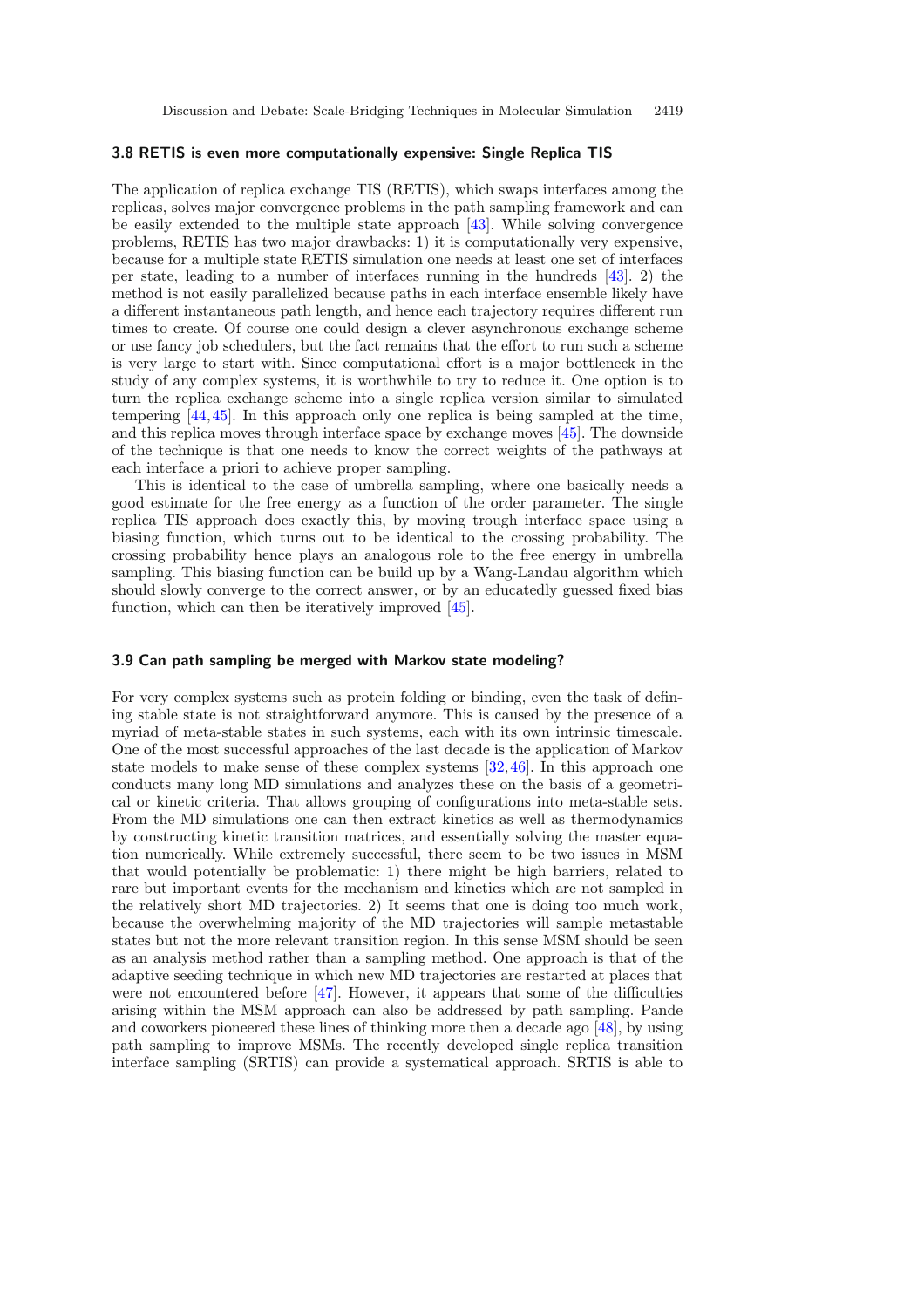start with a single state, and when a new, previously unknown state is encountered, signalled by a trapped pathway, this new trapping state can be analyzed and added to the allowed states. By adding states one by one to the database of states, and disfavoring paths that have been sampled over and over again, SRTIS is able to take the best of both worlds, and sample rare pathways while building up the MSM. This was effectively the approach that was taken in Ref. [\[49\]](#page-19-0).

There are some important differences in the MSM and SRTIS approaches. While a typical MSM analysis can result in 10,000's of states, this will not be possible for SRTIS. In SRTIS the number of states should be of the order of ten, but not much more, to keep the problem tractable. However, of the 10,000 MSM states not all are stable on the order of a microsecond. On the contrary, most states are stable on the order of a nanosecond or less. This means that the MSM states are in fact not (yet) core sets in the sense of TPS stable states. However, it is perfectly possible to identify the core sets in the MSM that are stable on timescales of tens of nanoseconds and more, and use those in the description of the stable states for path sampling. This approach is currently under investigation.

## 4 Data analysis of the path ensembles

#### 4.1 Reweighting schemes

Once sampled sufficiently, the TPS and TIS path ensemble data needs to be postprocessed in order to yield the rates, free energy, and the committor function for the reaction coordinate analysis. In the case of TIS, the path ensemble of the different interfaces need to be related to each other in a meaningful way. If one is just interested in a rough estimate of the kinetic rate constant, as defined in Eq. [\(1\)](#page-4-0), computation of  $P_A(\lambda_{I+1}|\lambda_i)$  as the fraction of trajectories in the path ensemble for interface i that make it to the next interface  $i+1$  is sufficient [\[13](#page-18-8)]. However, the analysis can be made more rigorous using reweighting schemes such as the weighted histogram analysis method (WHAM) to compute the crossing probability  $P_A(\lambda_B|\lambda_1)$ , and hence the rate. Moreover, it turns out that the entire path ensemble can be reweighted, and projected in any desired way [\[29](#page-18-23)]. Since this reweighting scheme has not been reviewed before, we decided to give it a bit more attention here, as it might be of help to researchers that would like to reweight their path ensembles.

#### 4.2 Reweighting the crossing probabilities

Provided the TIS ensembles contain a statistically sufficient number of decorrelated paths, the crossing probability  $P_A(\lambda|\lambda_i)$  can be estimated by a histogram  $H_j^i$  constructed for each TIS  $\lambda_i$  ensemble. In practice the histogram is just a sum over the  $N_i$  sampled pathways for interface i

$$
P_A(\lambda_j|\lambda_i) \approx H_j^i = \frac{1}{N_i} \sum_n^{N_i} \theta(\lambda_{max}[\mathbf{x}^{(n)}] - \lambda_j),
$$
\n(3)

where every path **x** is a sequence of configurations  $\mathbf{x} \equiv \{x_0, x_1, \dots x_L\}$ , the  $\lambda_{max}$ function returns the maximum value of  $\lambda$  along this path<sup>3</sup>, and the  $\theta$  function returns only unity for a non-negative argument, and zero otherwise. Note that index  $j$  refers to the histogram bins, with a specific  $\lambda_i$  value, whereas i refers to the interface index.

<sup>3</sup> This requires a monotonically increasing series of interfaces.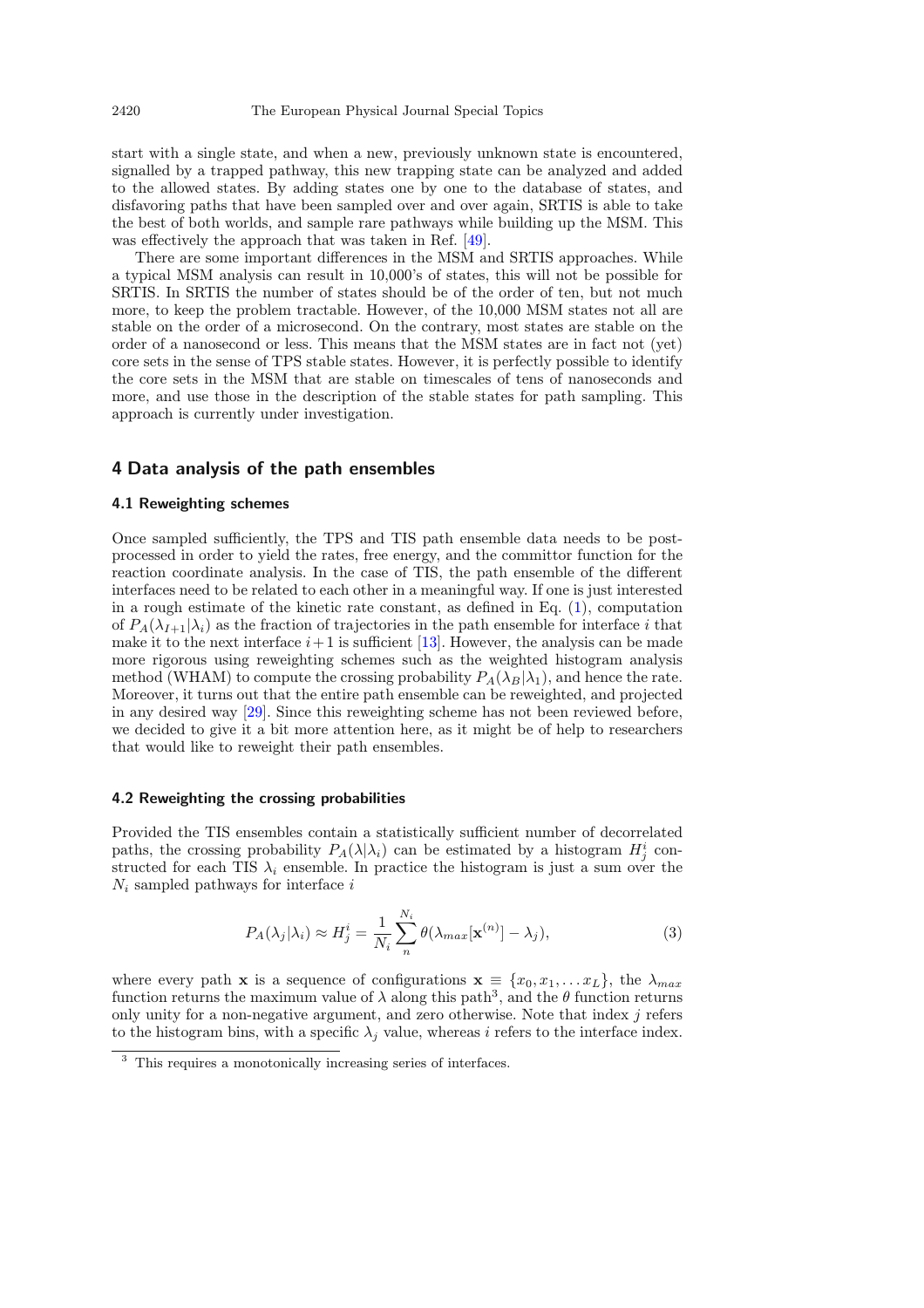<span id="page-13-0"></span>![](_page_13_Figure_1.jpeg)

Fig. 4. Illustration of reweighting the crossing probability histograms. Left: a cartoon of the path ensembles for three interfaces. Middle: constructed normalized histograms. Right: reweighted histograms using WHAM.

In case  $j$  and  $i$  have the same resolution, i.e. the histogram has one bin per interface, the histogram  $H_j^i$  is identical to the path type number (see Sect. [4.5\)](#page-14-0). Note also that  $H_j^i = 0$  for  $\lambda_j < \lambda_i$ , by definition. To avoid numerical issues, the histograms should be cut off, e.g. at 5% of the maximum value. The total crossing probability histogram can be constructed by e.g. the weighted histogram analysis method (WHAM), which computes the reweighted crossing probability histograms as

$$
P_A(\lambda_j|\lambda_1) = \bar{w}_{k(\lambda_j)}^A \sum_{i=1}^{k(\lambda_j)} H_j^i,
$$
\n(4)

where  $k(\lambda) = \sum_{j=1}^{n} \theta(\lambda - \lambda_j)$  selects the correct window for the value of  $\lambda$  considered. The optimal WHAM weight is  $\bar{w}_k^A = (\sum_{i=1}^k Z_A/Z_{A,i})^{-1}$ , where estimates for the path ensemble partition sums  $Z_{A,i}$  follow from solving the recursive relation

$$
Z_{A,i} = \sum_{j}^{bins} \text{sgn}(H_j^i) \frac{\sum_{k=0}^{i} H_j^k}{\sum_{k}^{i} \text{sgn}(H_j^k) M_k / Z_{A,k}},
$$
(5)

where the sign function ensures that only positive entries of the histograms are taken into account and  $M_k = \sum_j H_j^k$  is the total amount of entries in the histogram k, This equation can be solved iteratively. In the iteration the partition function of the first interface is always set to  $Z_A = Z_{A,1} = 1$ . Figure [4](#page-13-0) shows an illustration of this process. An almost identical reweighting can be done using the Multistate Bennett Acceptance Ratio (MBAR) method [\[50](#page-19-1)].

#### 4.3 Reweighting the paths themselves

As each TIS interface ensemble is a constrained subset of the total path ensemble, the reweighted path ensemble can construct the unbiased total path ensemble from the individual TIS ensembles, by associating each path with a probability or weight  $\bar{w}_k^A$ depending on the kth interface window defined by  $\lambda_k < \lambda < \lambda_{k+1}$ . The weights turn out to be identical to the WHAM weights  $\bar{w}_k^A$  for the crossing probability histogram, but now with  $k = \sum_{i=1}^{n} \theta(\lambda_{max}[\mathbf{x}] - \lambda_i)$  the interface number that is maximally crossed.

A similar reweighting procedure can be done for state  $B$  (or any other state). The ensembles of each state should be multiplied by a factor adjusted such that the AB pathways are equally likely as BA paths. To complete the total path ensemble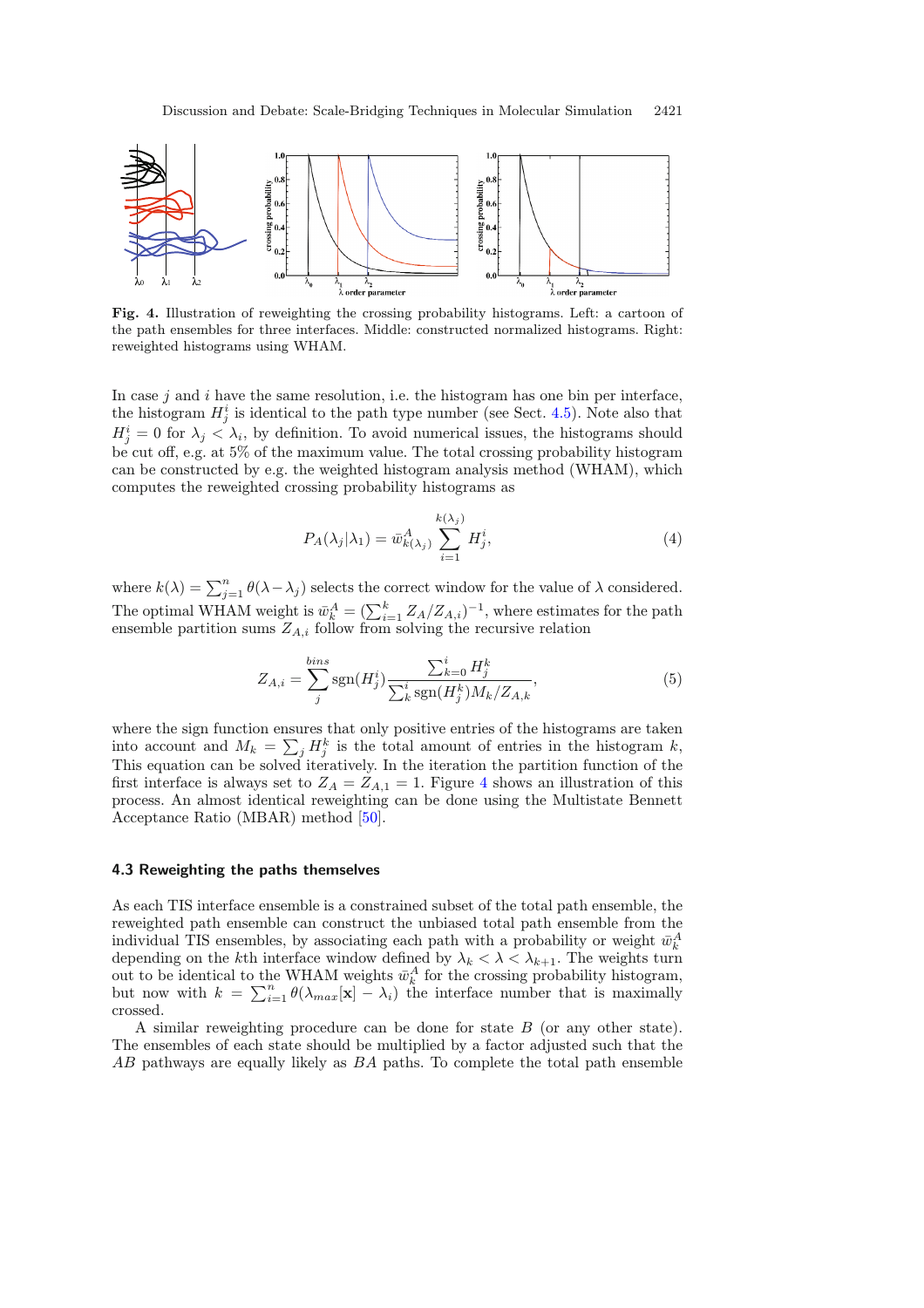one can add the paths from the stable state, e.g. from a minus interface sampling or from the stable state MD sampling [\[20](#page-18-14),[29\]](#page-18-23). We note that the path reweighting can in principle also be performed with the dynamical reweighting scheme of Minh and Chodera [\[51\]](#page-19-2).

#### 4.4 Projections of the reweighted path ensemble

Assigning the relevant weight to all paths, the reweighted path ensemble can be used to project out e.g. the free energy or committor [\[25](#page-18-19)[,29](#page-18-23)]. For instance the probability density  $\rho(\mathbf{q})$  as a function of collective variable space  $\mathbf{q} = \{q_1, q_2, ..., q_n\}$  is given by

$$
\rho(\mathbf{q}) = C \sum_{n}^{N_p} W[\mathbf{x}^{(n)}] \sum_{l=0}^{L} \delta(\mathbf{q}(x_l^{(n)}) - \mathbf{q}),
$$
\n(6)

where  $W[\mathbf{x}]$  is the correct weight for path  $\mathbf{x}$  (e.g.  $w_k^A$  or  $w_k^B$ ) depending on where the path came from and how far it has traveled,  $N_p$  denotes all sampled paths in all interface ensembles, and C is a normalizing constant. The projected free energy up to a constant follows from

$$
F(\mathbf{q}) = -k_B T \ln \rho(\mathbf{q}) + const,
$$
\n(7)

where  $k_B$  is Boltzmann's constant.

The (projected) committor is given by

$$
p_B(\mathbf{q}) = \frac{\sum_{n}^{N_p} W[\mathbf{x}^{(n)}] h_B(x_L^{(n)}) \sum_{l=0}^{L} \delta(\mathbf{q}(x_l^{(n)}) - \mathbf{q})}{\sum_{n}^{N_p} W[\mathbf{x}^{(n)}] \sum_{l=0}^{L} \delta(\mathbf{q}(x_l^{(n)}) - \mathbf{q})},
$$
(8)

where  $h_B(\mathbf{x}) = 1$  if  $x \in B$  and zero otherwise.

#### <span id="page-14-0"></span>4.5 Path type reweighting

When applying multiple state TIS it is possible that intermediate states are overlapping with or even falling inside the outermost interface. Computing the crossing probability for that outermost interface and constructing the rate matrix might then lead to incorrect results. A possible remedy to this problem is to use path type reweight-ing [\[49](#page-19-0)]. For interface ensemble *i* the path type number  $n_{IJ}^i(\lambda_{kI})$  is defined as the number of paths that start in state  $I$ , end in state  $J$ , and maximally reach interface  $\lambda_{kI}$ . Just as the crossing probability, the path type number can be reweighted to give the reweighted path type number  $\tilde{n}_{IJ}(\lambda_{kI})$ 

$$
\tilde{n}_{IJ}(\lambda_{kI}) = \bar{w}_k \sum_{i=1}^m n_{IJ}^i(\lambda_{kI}), \qquad (9)
$$

with the weights  $\bar{w}_k$  determined from the WHAM procedure for the crossings proba-bility (see Ref. [\[29](#page-18-23)]) The crossing probability  $P_I(\lambda_{0J}|\lambda_{1I})$  for reaching state J (defined by  $\lambda_{0J}$  from state I is now

$$
P_I(\lambda_{0J}|\lambda_{1I}) = \frac{\sum_{k=1}^m \tilde{n}_{IJ}(\lambda_{kI})}{\sum_{J \in M} \sum_{k=1}^m \tilde{n}_{IJ}(\lambda_{kI})}.
$$
\n(10)

Thus, the rate constant matrix is given by

$$
k_{IJ} = \langle \phi_{1I} \rangle P_I(\lambda_{0J} | \lambda_{1I}), \qquad (11)
$$

where  $\langle \phi_{1I} \rangle$  is the positive effective flux through the first interface  $\lambda_{1I}$ , which follows from a direct simulations or from the minus interfaces move [\[20](#page-18-14)].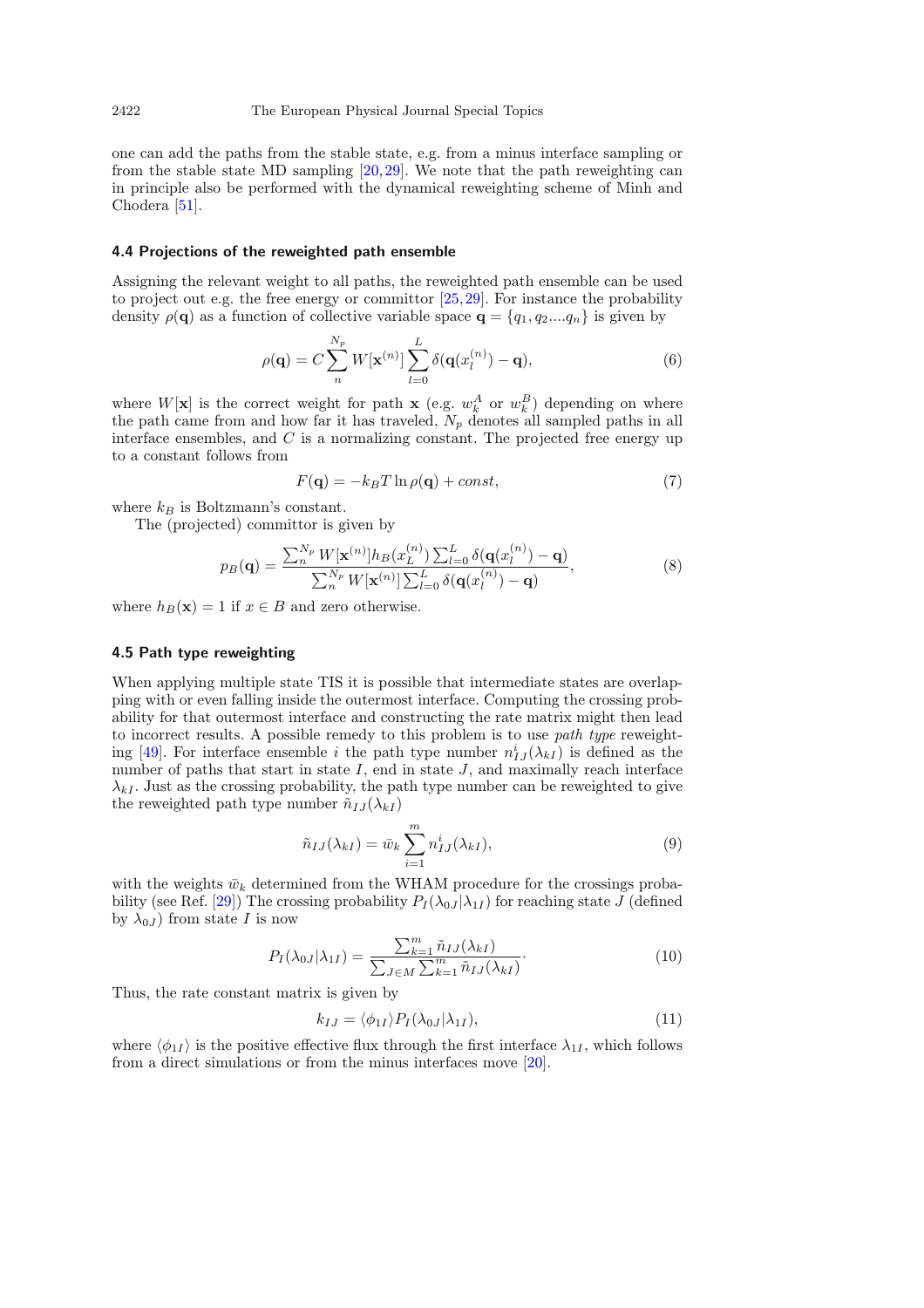## <span id="page-15-0"></span>5 Strategies for reaction coordinate analysis

#### 5.1 The reaction coordinate and the committor

One of the central challenges in the computer simulation of complex systems is how to make sense of the vast amounts of data produced in such simulations and transform them into true understanding. For instance, molecular dynamics simulations produce long lists of numbers detailing the positions and velocities of all atoms in the system as a function of time. Now, which of these degrees of freedom need to be considered when building simplified models that capture the essence of the underlying molecular mechanisms and which can be replaced by random noise? In some cases, visual inspection of the atomistic trajectories might offer some clues on what is happening, but in many cases the relevant variables are collective and, as such, are difficult to identify based on watching a molecular movie. To overcome this problem, several machine learning algorithms have been developed recently to assist in the construction of low-dimensional models in order to rationalize the simulation results [\[52](#page-19-3)[–54](#page-19-4)]. The issue of identifying important degrees of freedom is particularly relevant for rare event processes such as the nucleation of first order phase transitions or chemical reactions in solution, where knowledge of a valid reaction coordinate is crucial for understanding the reaction mechanism. However, this immediately begs the question, what actually is a reaction coordinate? Naturally a reaction coordinate should be a progress variable that describes the reaction. However, in our view the precise definition of such concept depends one the objective that one has in mind. In the following we will briefly discuss several possibilities.

- 1. The reaction coordinate is the committor function itself. It has been observed in the literature [\[55](#page-19-5)[,56](#page-19-6)] that the committor function (also known as the splitting probability or pfold) is the perfect reaction coordinate as it predicts for a certain configuration the exact probability that one will reach the product state. In other words, the committor tells us how far the process has proceeded and what is likely to happen next. Moreover, the committor function (along with the equilibrium probability) permits to express all statistical properties of the reactive trajectories. While this seems a perfectly reasonable viewpoint, there are some comments to make. First, the statement is strictly true only in the case of stochastic dynamics. For deterministic dynamics a phase point has a binary value for the committor, either the trajectory goes to the product or it does not. Of course, an integration over the momenta restores the notion of the committor, but then it is not clear what the role of ballistic motion and velocity correlation is in this description. Second, and more importantly, even if the committor is a perfect description of the reaction coordinate, unfortunately it conveys not much information, and certainly not much physical insight. This is because the committor function, being a function, just yields a number. The real information in fact results from solving x in  $p_B(x) = const.$  Since x contains the entire system, this is a high dimensional  $(3N-1)$  space itself, and not trivial (if not impossible) to analyze.
- 2. The next best approximation is an optimal low dimensional model of the committor. Indeed this seems a very good option, as such a model would give direct insight in mechanistic detail in terms of meaningful collective variables. This interpretation is thus much better than that in 1), as it gives the collective variables that are pertinent to the reaction, rather than a full high dimensional phase space. This approach allows to cast a mechanism in terms of an ordered sequence of events that occurs during the reaction.
- 3. When we are not really interested in what the reactive paths might do away from the dividing surface, the reaction coordinate could be approximated by a low dimensional model of the dividing surface (separatrix). This is usually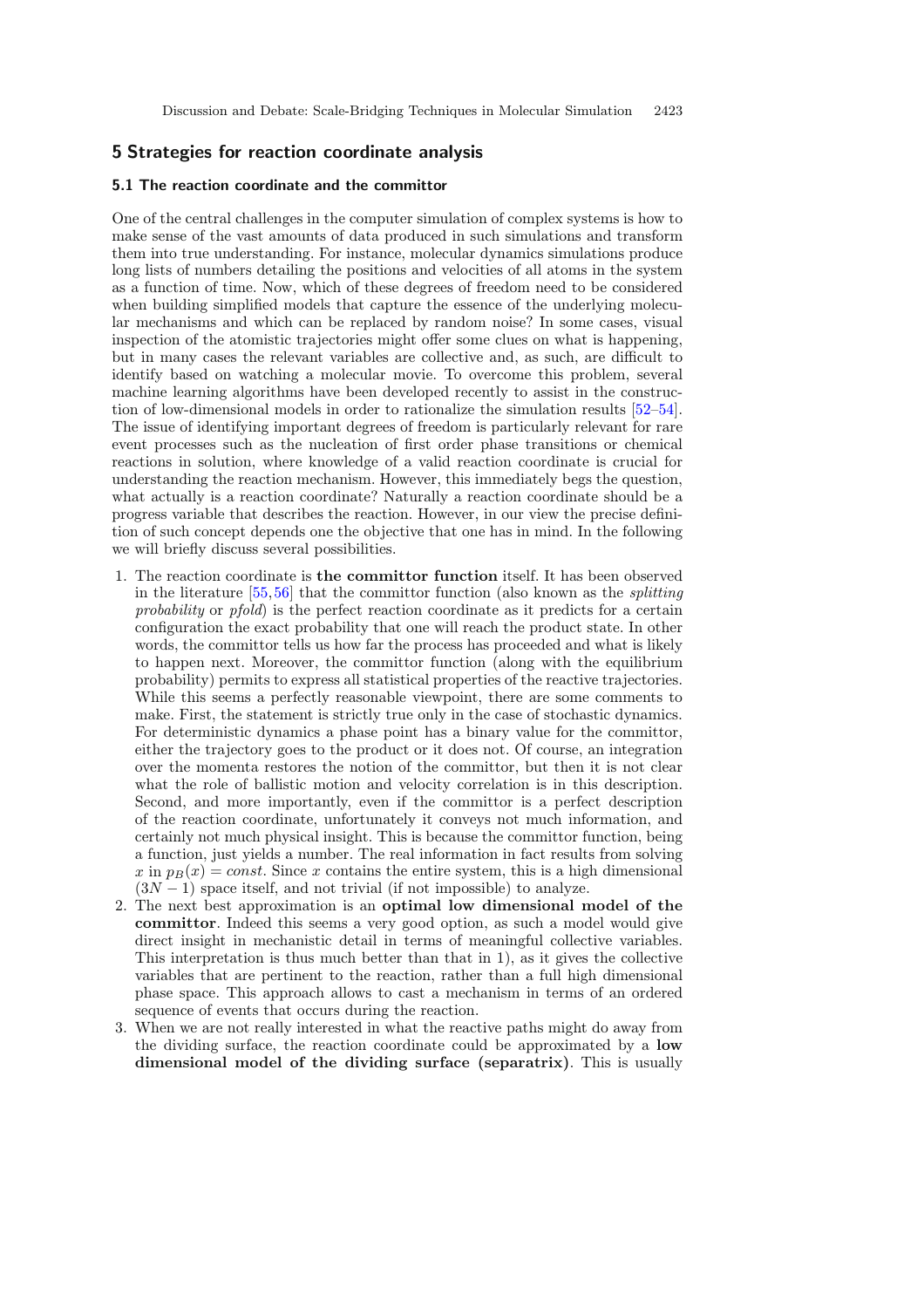the approach taken by variational TST [\[57\]](#page-19-7) and gives insight in the transition state ensemble and direction of reactive flux. This type of reaction coordinate is also the aim of the likelihood maximization method of Peters and Trout [\[58](#page-19-8)], which uses the shooting point ensemble obtained with aimless shooting.

- 4. In many cases one is not interested in an accurate and precise reaction coordinate. A reasonably good low dimensional model of the transition already allows evaluation of the free energy along this reaction coordinate, rates, transmission coefficients. This definition does not really constitute a true reaction coordinate and is usually denoted order parameter or collective variable.
- 5. The coarsest description of a reaction coordinate is to find reasonable order parameters or collective variables that distinguish reactants from products. This allows a description in terms of (meta)stable states, and in e.g. allows performing TPS, but cannot be used to identify a transition state ensemble.

In our view the ultimate goal would be to analyze and model the committor function to obtain the reaction coordinate interpretation 2) in the above list, but we realize that in many case we should be happy already with achieving interpretation 3). In practice, the reaction coordinate as in 2) is available from a full analysis of the entire reweighted path ensemble [\[29,](#page-18-23)[59](#page-19-9)], while reaction coordinate definition 3) would be the result from analysis of a shooting point ensemble obtained with aimless shooting.

#### 5.2 Committor analysis

While the committor carries the dynamical information required to characterize the transition, it is in general unclear how the committor can be expressed in terms of physically more transparent collective variables that permit to construct meaningful low-dimensional models from the wealth of information produced by molecular simulations. Nevertheless, the concept of the committor is the basis for several methods that have been suggested for the identification of the collective variables contributing to the reaction coordinate. Since the early days after the development of TPS it was already realized that the committor held the key for identifying whether a collective variable chosen to model the reaction coordinate was actually capable of describing the reaction correctly. Geissler et al. introduced the so-called committor test or analysis [\[30](#page-18-24)]. To test whether the collective variable could act as a reaction coordinate, one only had to perform a simulation in which the sampling was constrained to the top of the barrier as predicted by that collective variable. Subsequently, committors could be computed for the configurations from this constrained ensemble. If these committors would have values around 0.5 the reaction coordinate would be well described by the candidate collective variable, but if the committor would instead have values very different from 0.5, e.g. only 0 or 1, the collective variable would be not be a good reaction coordinate. Of course, intermediate outcomes, such as a flat distribution of committor values, would also be possible.

The disadvantage of the above method was that for every candidate reaction coordinate this procedure had to be repeated. Therefore several groups developed analysis methods that only used the TPS data itself. The most developed one is the method of Peters and Trout [\[58](#page-19-8)], in which the parameters of a postulated model are adapted to maximize the likelihood to observe a particular sequence of accepted and rejected path sampling moves. This method has been generalized to include a nonlinear dependence of the committor on the collective variables [\[31,](#page-18-25)[58](#page-19-8)[–60](#page-19-10)] and has also been applied to optimize the definition of crystallinity in simulations of crystal nucleation [\[61](#page-19-11)]. In an alternative perspective, neural networks are used to search for combinations of physical variables that best approximate the committor  $[62]$  $[62]$ . All these methods, however, require the definition of a list of potential candidates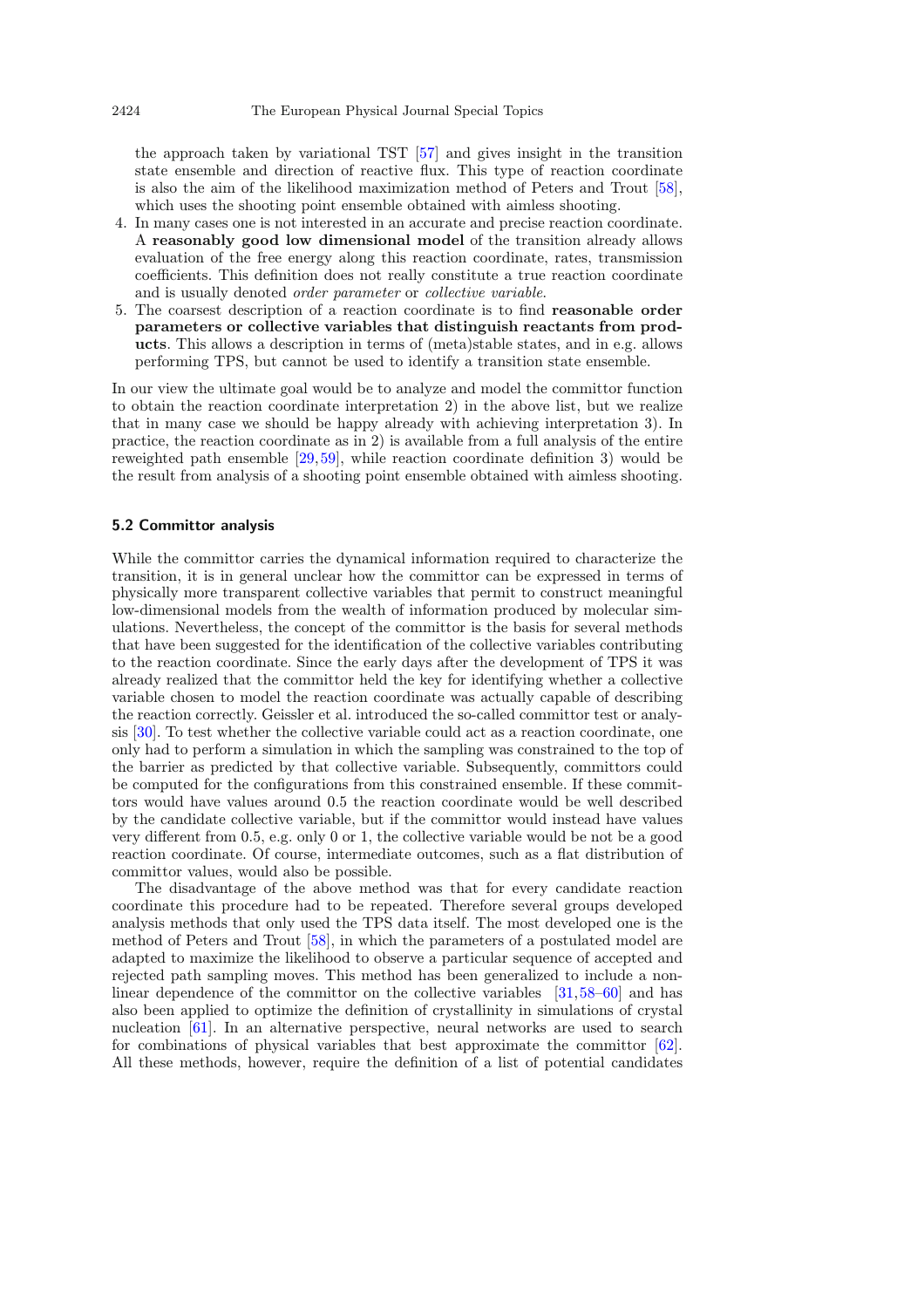for important collective variables and, thus, rely on guesswork that is ineffective particularly for complex, heterogeneous systems. Since due to the rapid growth in raw computing power coupled with the advent of efficient sampling algorithms the amount of data generated by molecular simulations is quickly increasing, further progress in the development of machine learning approaches for the analysis of rare event simulations is sorely needed.

## 6 Concluding remarks

In this paper we have discussed several practical and conceptual issues in path sampling methodology: the problems that can arise with sampling the trajectories themselves, the reweighting of the path ensembles, and the strategies for reaction coordinate analysis. Naturally, we had to leave out many technical points, and moreover we realize that path sampling is not the magic solution to all rare event problems. There are also many other path based rare event techniques, which we did not mention. Nevertheless, we think that pointing out these problems and solutions will help researchers that are applying path sampling methodology to their own systems.

The path sampling framework continues to be developed, and even after 15 years there are still open issues. At the end of this paper we list a few of these. For instance, it would be convenient to have a better way to establish (de)correlation between paths. At this moment, we rely, besides the tree representations discussed in Sect. 3 mostly on (time) correlation functions between collective variables along the paths. However, this is rather ad hoc, and does vary with a time shift. A more systematic approach for the quantification and control of correlation in path ensembles would be useful. Another possible development that was discussed in this paper would be the combination of path sampling with Markov state modeling. This would allow for systematic and automatic stable state recognition, and would be useful for very complex (bio)systems. Furthermore, better or automatic ways to optimize the path sampling would improve efficiency. This would include optimizing the used TIS order parameters as well as their placement. As pointed out in Sect. 5 a machine learning algorithm to come up with good reaction coordinates based on committor or other path sampling data is going to be extremely helpful in understanding complex processes. Another area that could use improvement is the visualization of path ensembles. Of course trajectories can be plotted, and movies can be shown, but how to visualize an ensemble of trajectories of a complex process in space-time is not straightforward. Finally, it would be extremely useful for the community to have a path sampling software package that does all (or at least some) of the above.

This work is part of the research programme VICI 700.58.442, which is financed by the Netherlands Organization for Scientific Research (NWO). Financial support from the Austrian Science Fund FWF within the SFB Vicom (F41) and project P24681-N20 is gratefully acknowledged.

## <span id="page-17-0"></span>References

- 1. D. Frenkel, B. Smit, Understanding Molecular Simulation, 2nd ed. (Academic Press, San Diego, Calfifornia, 2002)
- <span id="page-17-1"></span>2. M.P. Allen, D.J. Tildesley, Computer Simulation of Liquids (Oxford University Press, Oxford, 1987)
- <span id="page-17-2"></span>3. P.G. Bolhuis, D. Chandler, C. Dellago, P.L. Geissler, Ann. Rev. Phys. Chem. 53, 291 (2002)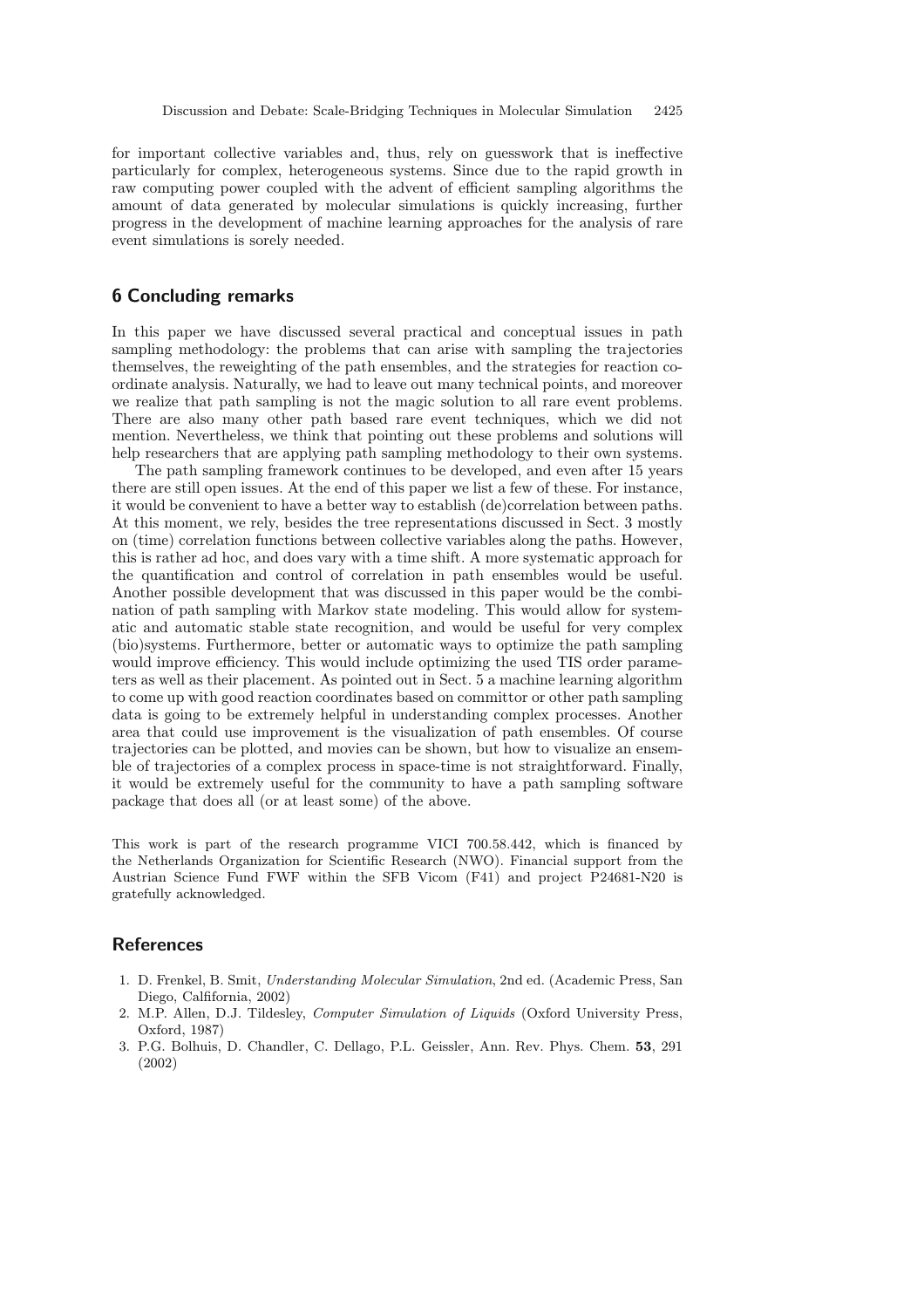- <span id="page-18-0"></span>4. R. Elber, A. Ghosh, A. Cárdenas, H. Stern, Adv. Chem. Phys. **126**, 93 (2003)
- <span id="page-18-1"></span>5. G. Henkelman, G. Johannesson, H. Jónsson, Progress on Theoretical Chemistry and Physics, edited by S.D. Schwartz (Kluwer Academic Publishers, 2000)
- <span id="page-18-2"></span>6. H. Jónsson, G. Mills, K.W. Jacobsen, in Classical and Quantum Dynamics in Condensed Phase Simulations, edited by B.J. Berne, G. Ciccotti, D. Coker (World Scientific: Singapore, 1998)
- <span id="page-18-3"></span>7. W.E, W. Ren, E. Vanden-Eijnden, Phys. Rev. B 66, 052301 (2002)
- <span id="page-18-4"></span>8. L. Maragliano, A. Fischer, E. Vanden-Eijnden, G. Ciccotti, J. Chem. Phys. 125, 024106 (2006)
- 9. C. Dellago, P.G Bolhuis, F.S. Csajka, D. Chandler, J. Chem. Phys. 108, 1964 (1998)
- <span id="page-18-7"></span><span id="page-18-5"></span>10. P.G. Bolhuis, C. Dellago, D. Chandler, Faraday Discuss. 110, 421 (1998)
- 11. C. Dellago, P.G. Bolhuis, D. Chandler, J. Chem. Phys. 108, 9236 (1998)
- <span id="page-18-6"></span>12. C. Dellago, P.G. Bolhuis, D. Chandler, J. Chem. Phys. 110, 6617 (1999)
- <span id="page-18-8"></span>13. T.S. van Erp, D. Moroni, P.G. Bolhuis, J. Chem. Phys. 118, 7762 (2003)
- 14. T.S. van Erp, P.G. Bolhuis, J. Comp. Phys. 205, 157 (2005)
- <span id="page-18-9"></span>15. T.S. Van Erp, Adv. Chem. Phys. 151, 27 (2012)
- <span id="page-18-10"></span>16. D. Moroni, P.G. Bolhuis, T.S. van Erp, J. Chem. Phys. 120, 4055 (2004)
- <span id="page-18-11"></span>17. R. Allen, P.B. Warren, P.R. ten Wolde, Phys. Rev. Lett. 94, 018104 (2005)
- <span id="page-18-12"></span>18. R.J. Allen, D. Frenkel, P.R. ten Wolde, J. Chem. Phys. 124, 024102 (2006)
- <span id="page-18-13"></span>19. A. Dickson, A.R. Dinner, Annu. Rev. Phys. Chem. 61, 441 (2010)
- <span id="page-18-14"></span>20. T.S. van Erp, Phys. Rev. Lett. 98, 268301 (2007)
- <span id="page-18-15"></span>21. P.G. Bolhuis, J. Chem. Phys. 129, 114108 (2008)
- <span id="page-18-16"></span>22. N. Guttenberg, A.R. Dinner, J. Weare, J. Chem. Phys. 136, 234103 (2012)
- <span id="page-18-17"></span>23. C. Dellago, P.G. Bolhuis, edited by C. Holm, K. Kremer, Advanced computer simulation approaches for soft matter sciences III (Advances in polymer science, 221) (Berlin, Springer, 2009), p. 167
- <span id="page-18-18"></span>24. C. Dellago, P.G. Bolhuis, P.L. Geissler, Adv. Chem. Phys. 123, 1 (2002)
- <span id="page-18-19"></span>25. P.G. Bolhuis, C. Dellago, Rev. Comp. Chem. 27, 111 (2010)
- <span id="page-18-20"></span>26. J. Juraszek, P.G. Bolhuis, Biophys. J. 95, 4246 (2008)
- <span id="page-18-21"></span>27. J. Vreede, J. Juraszek, P.G. Bolhuis, Proc. Natl. Acad. Sci. USA 107, 2397 (2010)
- <span id="page-18-22"></span>28. P.G. Bolhuis, W. Lechner, J. Stat. Phys. 145, 841 (2011)
- <span id="page-18-23"></span>29. J. Rogal, W. Lechner, J. Juraszek, B. Ensing, P.G. Bolhuis, J. Chem. Phys. 133, 174109 (2010)
- <span id="page-18-24"></span>30. P.L. Geissler, C. Dellago, D. Chandler, J. Phys. Chem. B 103, 3706 (1999)
- <span id="page-18-25"></span>31. W. Lechner, C. Dellago, P.G. Bolhuis, Phys. Rev. Lett. 106, 085701 (2011)
- <span id="page-18-26"></span>32. C. Schütte, F. Noé, J. Lu, M. Sarich, E. Vanden-Eijnden, J. Chem. Phys. 134, 204105 (2011)
- <span id="page-18-27"></span>33. E.E. Borrero, M. Weinwurm, C. Dellago, J. Chem. Phys. <sup>134</sup>, 244118 (2011)
- <span id="page-18-28"></span>34. E.E. Borrero, F.A. Escobedo, J. Chem. Phys. 129, 024115 (2008)
- <span id="page-18-29"></span>35. A. Laio, M. Parrinello, Proc. Natl. Acad. Sci. USA 99, 12562 (2002)
- <span id="page-18-30"></span>36. P.G. Bolhuis, J. Phys. Cond. Matter 15, S113 (2003)
- <span id="page-18-31"></span>37. M. Grünwald, P.L. Geissler, C. Dellago, J. Chem. Phys. 129, 19401 (2008)
- <span id="page-18-32"></span>38. J. Rogal, P.G. Bolhuis, J. Chem. Phys. 129, 224107 (2008)
- <span id="page-18-33"></span>39. T.J.H. Vlugt, B. Smit, Phys. Chem. Comm. 2, 1 (2001)
- <span id="page-18-34"></span>40. E.E. Borrero, C. Dellago, J. Chem. Phys. 133, 134112 (2010)
- <span id="page-18-35"></span>41. F. Wang, D.P. Landau, Phys. Rev. Lett. 86, 2050 (2001)
- <span id="page-18-36"></span>42. C. Dellago, P.G. Bolhuis, Mol. Sim. 30, 795 (2004)
- <span id="page-18-37"></span>43. D.W.H. Swenson, P.G. Bolhuis, J. Chem. Phys. 141, 044101 (2014)
- <span id="page-18-38"></span>44. E. Marinari, G. Parisi, Europhys. Lett. 19, 451 (1992)
- <span id="page-18-39"></span>45. W. Du, P.G. Bolhuis, J. Chem. Phys. 139, 044105 (2013)
- <span id="page-18-40"></span>46. J.H. Prinz, Jan-Hendrik, H. Wu, M. Sarich, B. Keller, M. Senne, M. Held, J.D. Chodera, C. Schütte, F. Noé, J. Chem. Phys. 134, 174105 (2011)
- <span id="page-18-41"></span>47. X. Huang, G.R. Bowman, S. Bacalladoc, V.S. Pande, Proc. Natl. Acad. Sci. USA 106, 19765 (2009)
- <span id="page-18-42"></span>48. N. Singhal, C.D. Snow, V.S. Pande, J. Chem. Phys. 121, 415 (2004)